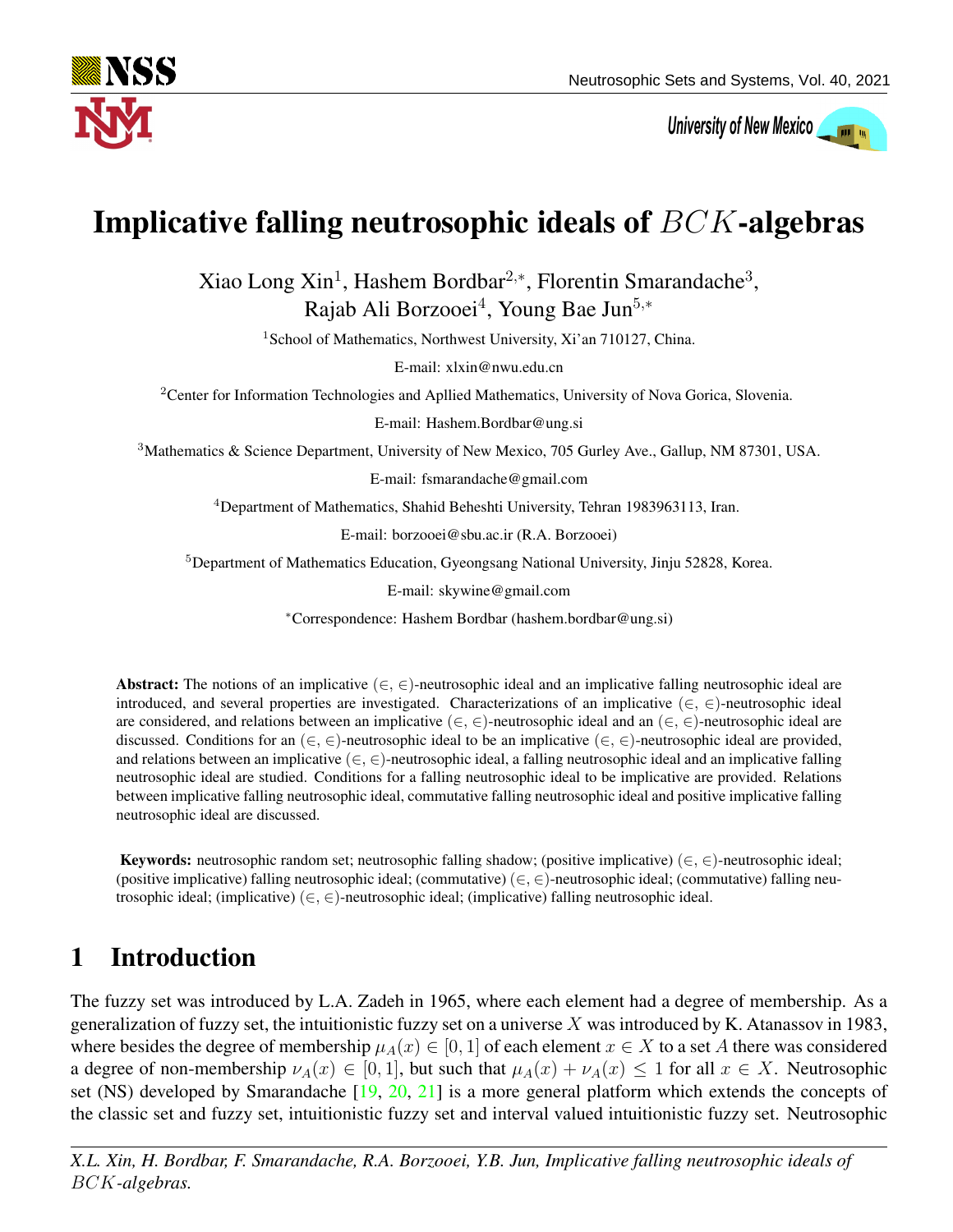set theory is applied to various part which is refered to the site http://fs.gallup.unm.edu/neutrosophy.htm. Jun et al. studied neutrosophic subalgebras/ideals in  $BCK/BCI$ -algebras based on neutrosophic points (see [\[1\]](#page-19-0), [\[3\]](#page-19-1), [\[7\]](#page-19-2) [\[16\]](#page-19-3) and [\[18\]](#page-20-3)). It is a reasonable and convenient approach for the theoretical development and the practical applications of neutrosophic sets and neutrosophic logics. Jun et al. [\[10\]](#page-19-4) introduced the notion of neutrosophic random set and neutrosophic falling shadow. Using these notions, they introduced the concept of falling neutrosophic subalgebra and falling neutrosophic ideal in BCK/BCI-algebras, and investigated related properties. They discussed relations between falling neutrosophic subalgebra and falling neutrosophic ideal, and established a characterization of falling neutrosophic ideal (see [\[9\]](#page-19-5), [\[11\]](#page-19-6), and [\[13\]](#page-19-7)).Jun et al. [\[12\]](#page-19-8) introduced the concepts of a commutative  $(\in, \in)$ -neutrosophic ideal and a commutative falling neutrosophic ideal, and investigate several properties. Bordbar et al. [\[2\]](#page-19-9) introduced the concepts of a positive implicative ( $\in$ , ∈)-neutrosophic ideal and a positive implicative falling neutrosophic ideal, and investigate several properties.

In this paper, we introduce the concepts of an implicative  $(\in, \in)$ -neutrosophic ideal and an implicative falling neutrosophic ideal, and investigate several properties. We obtain characterizations of an implicative  $(\in, \in)$ -neutrosophic ideal, and discuss relations between an implicative  $(\in, \in)$ -neutrosophic ideal and an  $(\in, \in)$ -neutrosophic ideal. We provide conditions for an  $(\in, \in)$ -neutrosophic ideal to be an implicative  $(\in, \in)$ -neutrosophic ideal, and consider relations between an implicative  $(\in, \in)$ -neutrosophic ideal, a falling neutrosophic ideal and an implicative falling neutrosophic ideal. We give conditions for a falling neutrosophic ideal to be implicative. We consider relations between implicative falling neutrosophic ideal, commutative falling neutrosophic ideal and positive implicative falling neutrosophic ideal.

#### 2 Preliminaries

A  $BCK/BCI$ -algebra is an important class of logical algebras introduced by K. Iséki (see [[5\]](#page-19-10) and [\[6\]](#page-19-11)).

By a BCI*-algebra*, we mean a set X with a special element 0 and a binary operation ∗ that satisfies the following conditions:

(I)  $(\forall x, y, z \in X)$   $(((x * y) * (x * z)) * (z * y) = 0),$ 

(II) 
$$
(\forall x, y \in X) ((x * (x * y)) * y = 0),
$$

- (III)  $(\forall x \in X)$   $(x * x = 0)$ ,
- (IV)  $(\forall x, y \in X)$   $(x * y = 0, y * x = 0 \Rightarrow x = y)$ .

If a  $BCI$ -algebra X satisfies the following identity:

(V) 
$$
(\forall x \in X) (0 * x = 0),
$$

then X is called a BCK*-algebra.* Any BCK/BCI-algebra X satisfies the following conditions:

<span id="page-1-0"></span> $(\forall x \in X)(x * 0 = x),$  (2.1)

$$
(\forall x, y, z \in X) (x \le y \Rightarrow x * z \le y * z, z * y \le z * x), \tag{2.2}
$$

 $(\forall x, y, z \in X) ((x * y) * z = (x * z) * y),$  (2.3)

 $(\forall x, y, z \in X) ((x * z) * (y * z) \leq x * y)$  (2.4)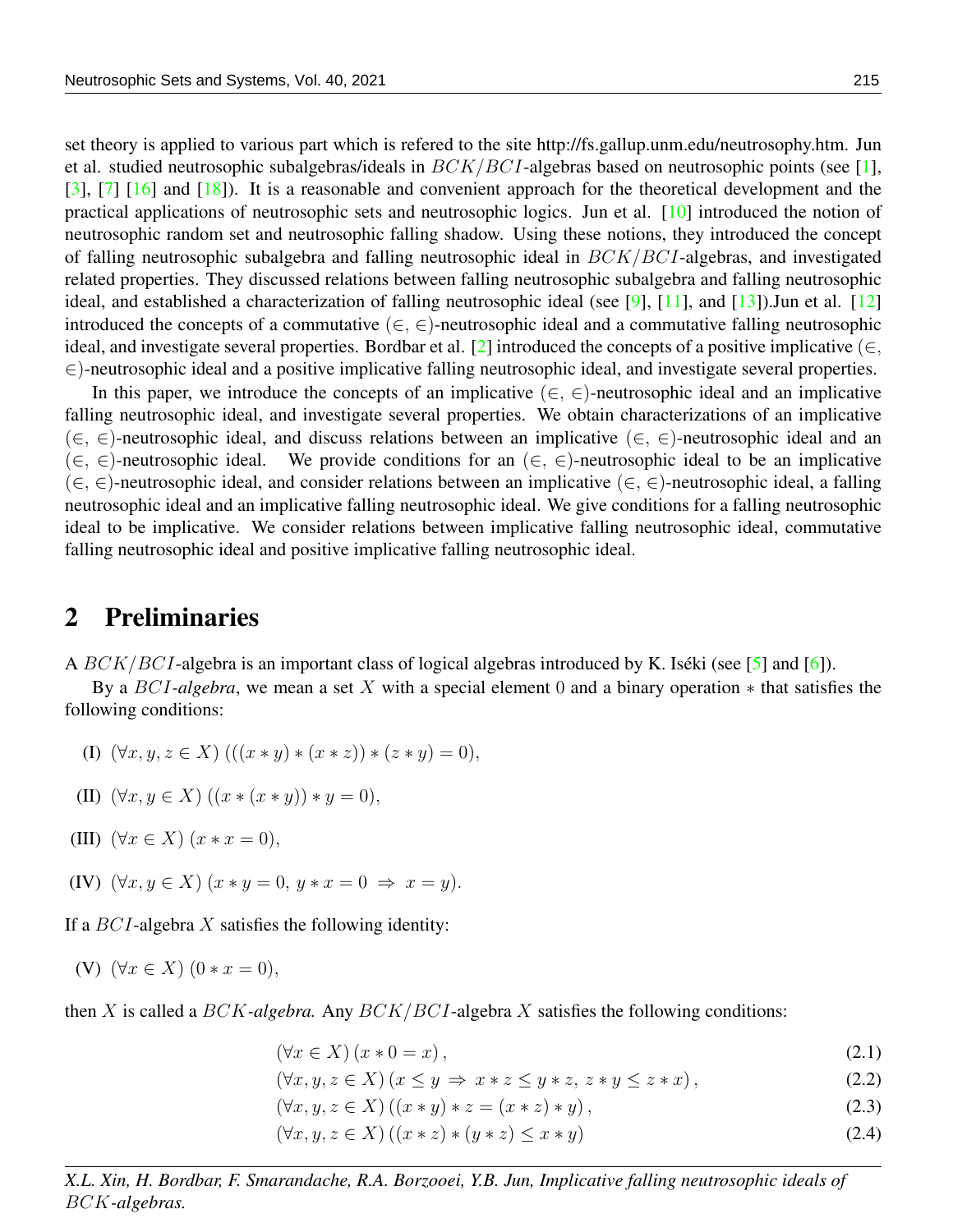where  $x \leq y$  if and only if  $x * y = 0$ . A BCK-algebra X is said to be *positive implicative* if the following assertion is valid.

$$
(\forall x, y, z \in X) ((x * z) * (y * z) = (x * y) * z).
$$
\n(2.5)

A BCK-algebra X is said to be *implicative* if the following assertion is valid.

$$
(\forall x, y \in X) (x = x * (y * x)). \tag{2.6}
$$

A nonempty subset S of a  $BCK/BCI$ -algebra X is called a *subalgebra* of X if  $x * y \in S$  for all  $x, y \in S$ . subset I of a BCK/BCI-algebra X is called an *ideal* of X if it satisfies:

<span id="page-2-0"></span>
$$
0 \in I,\tag{2.7}
$$

$$
(\forall x \in X) (\forall y \in I) (x * y \in I \Rightarrow x \in I).
$$
\n
$$
(2.8)
$$

A subset I of a BCK-algebra X is called a *commutative ideal* (see [\[15\]](#page-19-12)) of X if it satisfies [\(2.7\)](#page-2-0) and

$$
(\forall x, y \in X)(\forall z \in I) ((x * y) * z \in I \Rightarrow x * (y * (y * x)) \in I).
$$
\n
$$
(2.9)
$$

Observe that every commutative ideal is an ideal, but the converse is not true (see [\[15\]](#page-19-12)). A subset I of a BCK-algebra X is called a *positive implicative ideal* (see [\[15\]](#page-19-12)) of X if it satisfies [\(2.7\)](#page-2-0) and

$$
(\forall x, y, z \in X) (((x * y) * z \in I, y * z \in I \Rightarrow x * z \in I).
$$
\n
$$
(2.10)
$$

Observe that every positive implicative ideal is an ideal, but the converse is not true (see [\[15\]](#page-19-12)). A subset I of a BCK-algebra X is called an *implicative ideal* (see [\[15\]](#page-19-12)) of X if it satisfies [\(2.7\)](#page-2-0) and

$$
(\forall x, y, z \in X)((x * (y * x)) * z \in I, z \in I \Rightarrow x \in I).
$$
\n
$$
(2.11)
$$

Observe that every implicative ideal is an ideal, but the converse is not true (see [\[15\]](#page-19-12)). We refer the reader to the books  $[4, 15]$  $[4, 15]$  $[4, 15]$  for further information regarding  $BCK/BCI$ -algebras. For any family  $\{a_i \mid i \in \Lambda\}$  of real numbers, we define

<span id="page-2-1"></span>
$$
\bigvee \{a_i \mid i \in \Lambda\} := \sup \{a_i \mid i \in \Lambda\}
$$

and

$$
\bigwedge \{a_i \mid i \in \Lambda\} := \inf \{a_i \mid i \in \Lambda\}.
$$

If  $\Lambda = \{1,2\}$ , we will also use  $a_1 \vee a_2$  and  $a_1 \wedge a_2$  instead of  $\bigvee \{a_i \mid i \in \Lambda\}$  and  $\bigwedge \{a_i \mid i \in \Lambda\}$ , respectively. Let X be a non-empty set. A *neutrosophic set* (NS) in X (see [\[20\]](#page-20-1)) is a structure of the form:

$$
A_{\sim} := \{ \langle x; A_T(x), A_I(x), A_F(x) \rangle \mid x \in X \}
$$

where  $A_T : X \to [0, 1]$  is a truth membership function,  $A_I : X \to [0, 1]$  is an indeterminate membership function, and  $A_F : X \to [0, 1]$  is a false membership function. For the sake of simplicity, we shall use the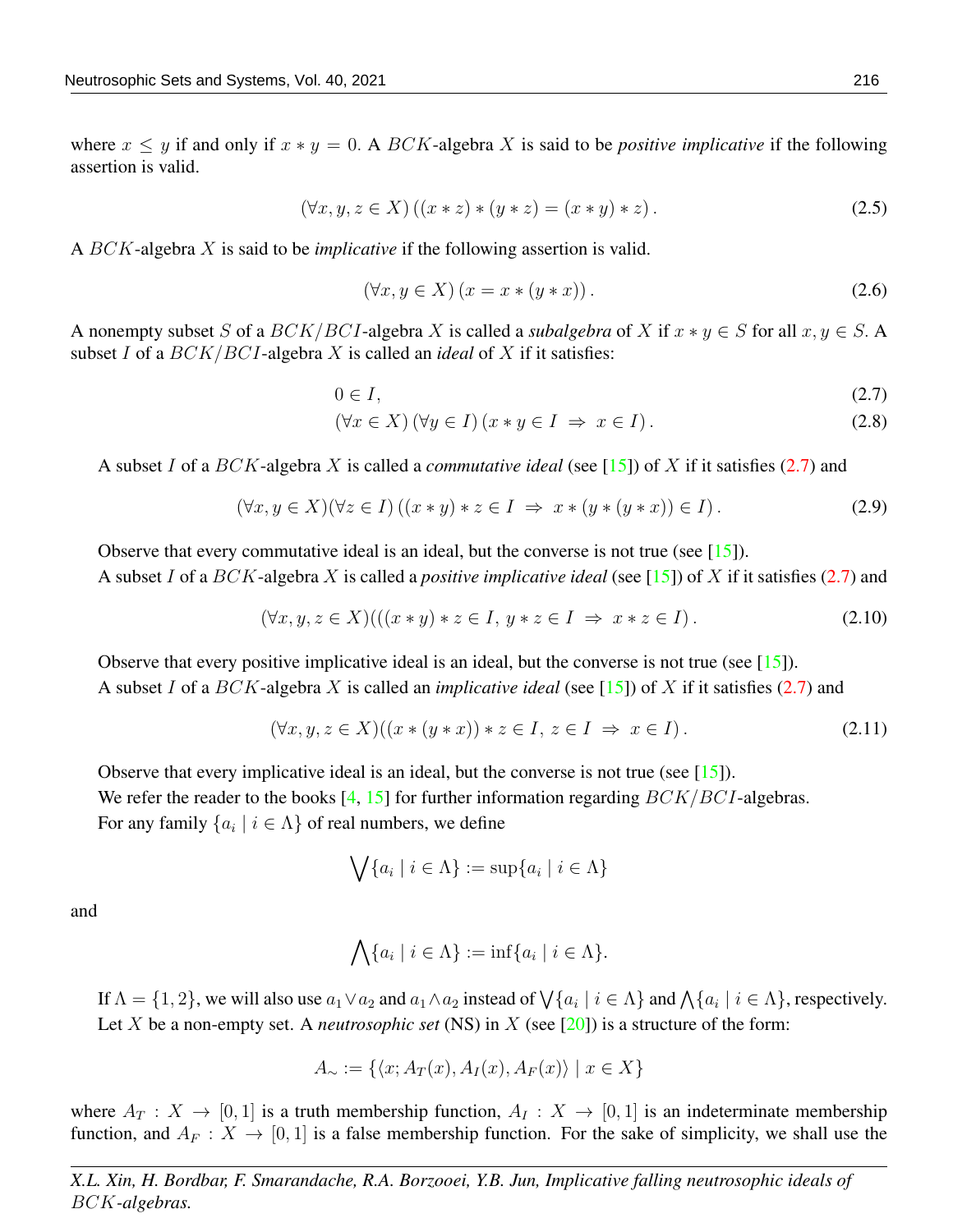symbol  $A_{\sim} = (A_T, A_I, A_F)$  for the neutrosophic set

$$
A_{\sim} := \{ \langle x; A_T(x), A_I(x), A_F(x) \rangle \mid x \in X \}.
$$

Given a neutrosophic set  $A_\sim = (A_T, A_I, A_F)$  in a set  $X, \alpha, \beta \in (0, 1]$  and  $\gamma \in [0, 1)$ , we consider the following sets:

$$
T_{\in}(A_{\sim}; \alpha) := \{x \in X \mid A_T(x) \ge \alpha\},
$$
  
\n
$$
I_{\in}(A_{\sim}; \beta) := \{x \in X \mid A_I(x) \ge \beta\},
$$
  
\n
$$
F_{\in}(A_{\sim}; \gamma) := \{x \in X \mid A_F(x) \le \gamma\}.
$$

We say  $T_{\in}(A_{\sim}; \alpha)$ ,  $I_{\in}(A_{\sim}; \beta)$  and  $F_{\in}(A_{\sim}; \gamma)$  are *neutrosophic*  $\in$ *-subsets.* 

A neutrosophic set  $A_\sim = (A_T, A_I, A_F)$  in a BCK/BCI-algebra X is called an  $(∈, ∈)$ -neutrosophic *subalgebra* of X (see [\[7\]](#page-19-2)) if the following assertions are valid.

$$
(\forall x, y \in X) \left( \begin{array}{l} x \in T_{\in}(A_{\sim}; \alpha_{x}), \ y \in T_{\in}(A_{\sim}; \alpha_{y}) \Rightarrow x * y \in T_{\in}(A_{\sim}; \alpha_{x} \wedge \alpha_{y}), \\ x \in I_{\in}(A_{\sim}; \beta_{x}), \ y \in I_{\in}(A_{\sim}; \beta_{y}) \Rightarrow x * y \in I_{\in}(A_{\sim}; \beta_{x} \wedge \beta_{y}), \\ x \in F_{\in}(A_{\sim}; \gamma_{x}), \ y \in F_{\in}(A_{\sim}; \gamma_{y}) \Rightarrow x * y \in F_{\in}(A_{\sim}; \gamma_{x} \vee \gamma_{y}) \end{array} \right)
$$
(2.12)

for all  $\alpha_x, \alpha_y, \beta_x, \beta_y \in (0, 1]$  and  $\gamma_x, \gamma_y \in [0, 1)$ .

A neutrosophic set  $A_ ∼ = (A_T, A_I, A_F)$  in a  $BCK/BCI$ -algebra X is called an  $(∈, ∈)$ -neutrosophic ideal of X (see  $[18]$ ) if the following assertions are valid.

$$
(\forall x \in X) \left( \begin{array}{l} x \in T_{\in}(A_{\sim}; \alpha_{x}) \implies 0 \in T_{\in}(A_{\sim}; \alpha_{x}) \\ x \in I_{\in}(A_{\sim}; \beta_{x}) \implies 0 \in I_{\in}(A_{\sim}; \beta_{x}) \\ x \in F_{\in}(A_{\sim}; \gamma_{x}) \implies 0 \in F_{\in}(A_{\sim}; \gamma_{x}) \end{array} \right)
$$
(2.13)

and

$$
(\forall x, y \in X) \left( \begin{array}{c} x * y \in T_{\in}(A_{\sim}; \alpha_x), \ y \in T_{\in}(A_{\sim}; \alpha_y) \Rightarrow x \in T_{\in}(A_{\sim}; \alpha_x \wedge \alpha_y) \\ x * y \in I_{\in}(A_{\sim}; \beta_x), \ y \in I_{\in}(A_{\sim}; \beta_y) \Rightarrow x \in I_{\in}(A_{\sim}; \beta_x \wedge \beta_y) \\ x * y \in F_{\in}(A_{\sim}; \gamma_x), \ y \in F_{\in}(A_{\sim}; \gamma_y) \Rightarrow x \in F_{\in}(A_{\sim}; \gamma_x \vee \gamma_y) \end{array} \right)
$$
(2.14)

for all  $\alpha_x, \alpha_y, \beta_x, \beta_y \in (0, 1]$  and  $\gamma_x, \gamma_y \in [0, 1)$ .

In what follows, let X and  $\mathcal{P}(X)$  denote a  $BCK/BCI$ -algebra and the power set of X, respectively, unless otherwise specified.

For each  $x \in X$  and  $D \in \mathcal{P}(X)$ , let

<span id="page-3-0"></span>
$$
\bar{x} := \{ C \in \mathcal{P}(X) \mid x \in C \},\tag{2.15}
$$

and

$$
\bar{D} := \{\bar{x} \mid x \in D\}.\tag{2.16}
$$

An ordered pair  $(\mathcal{P}(X), \mathcal{B})$  is said to be a *hyper-measurable structure* on X if B is a  $\sigma$ -field in  $\mathcal{P}(X)$  and  $X \subseteq \mathcal{B}$ .

Given a probability space  $(\Omega, \mathcal{A}, P)$  and a hyper-measurable structure  $(\mathcal{P}(X), \mathcal{B})$  on X, a *neutrosophic*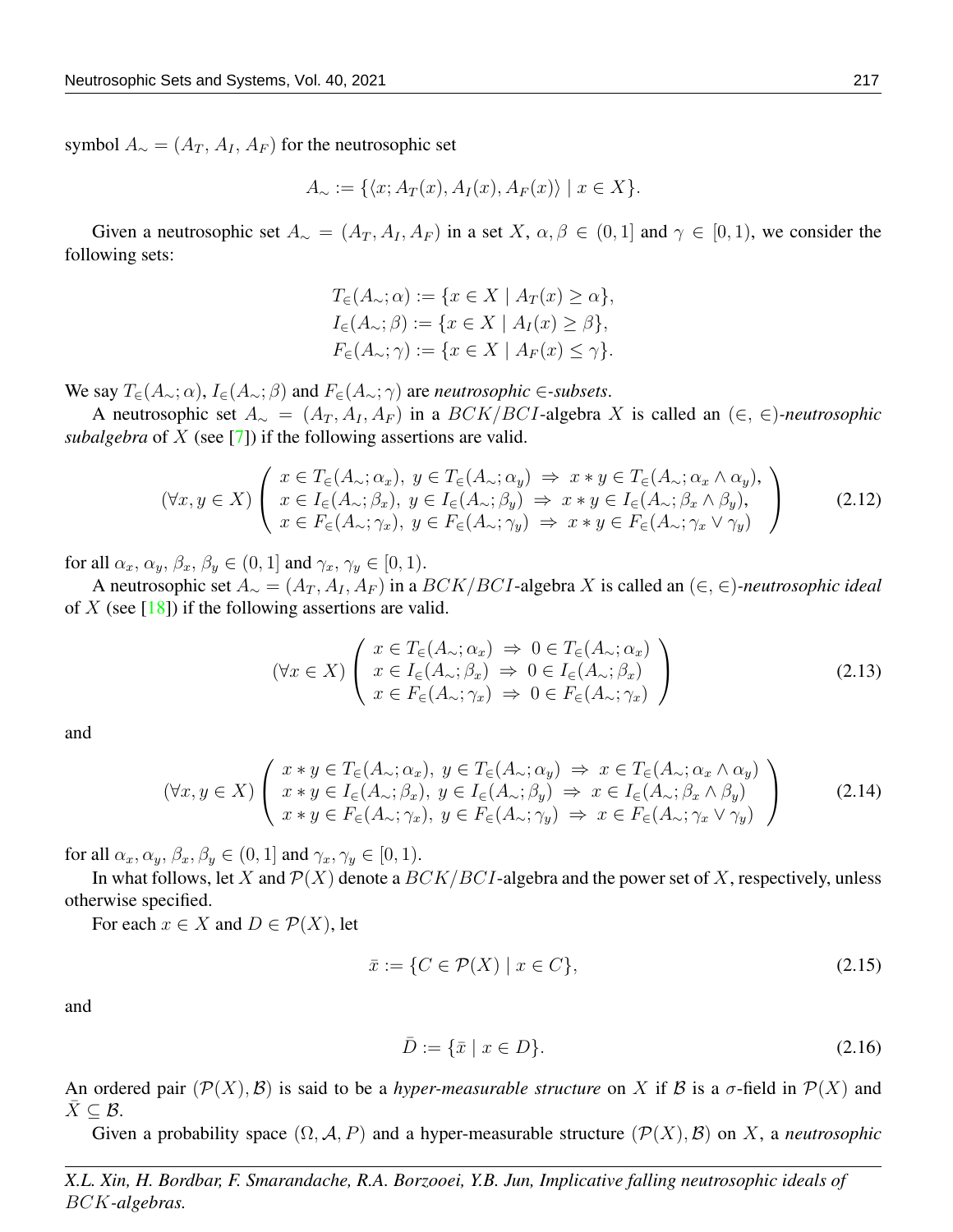*random set* on X (see [\[10\]](#page-19-4)) is defined to be a triple  $\xi := (\xi_T, \xi_I, \xi_F)$  in which  $\xi_T, \xi_I$  and  $\xi_F$  are mappings from  $\Omega$  to  $\mathcal{P}(X)$  which are A-B measurables, that is,

$$
(\forall C \in \mathcal{B}) \begin{pmatrix} \xi_T^{-1}(C) = {\omega_T \in \Omega \mid \xi_T(\omega_T) \in C} \in \mathcal{A} \\ \xi_I^{-1}(C) = {\omega_I \in \Omega \mid \xi_I(\omega_I) \in C} \in \mathcal{A} \\ \xi_F^{-1}(C) = {\omega_F \in \Omega \mid \xi_F(\omega_F) \in C} \in \mathcal{A} \end{pmatrix}.
$$
 (2.17)

Given a neutrosophic random set  $\xi := (\xi_T, \xi_I, \xi_F)$  on X, consider functions:

$$
\tilde{H}_T: X \to [0,1], \ x_T \mapsto P(\omega_T \mid x_T \in \xi_T(\omega_T)),
$$
  
\n
$$
\tilde{H}_I: X \to [0,1], \ x_I \mapsto P(\omega_I \mid x_I \in \xi_I(\omega_I)),
$$
  
\n
$$
\tilde{H}_F: X \to [0,1], \ x_F \mapsto 1 - P(\omega_F \mid x_F \in \xi_F(\omega_F)).
$$

Then  $\tilde{H} := (\tilde{H}_T, \tilde{H}_I, \tilde{H}_F)$  is a neutrosophic set on X, and we call it a *neutrosophic falling shadow* (see [\[10\]](#page-19-4)) of the neutrosophic random set  $\xi := (\xi_T, \xi_I, \xi_F)$ , and  $\xi := (\xi_T, \xi_I, \xi_F)$  is called a *neutrosophic cloud* (see [\[10\]](#page-19-4)) of  $\tilde{H} := (\tilde{H}_T, \tilde{H}_I, \tilde{H}_F).$ 

For example, consider a probability space  $(\Omega, \mathcal{A}, P) = ([0, 1], \mathcal{A}, m)$  where A is a Borel field on  $[0, 1]$ and m is the usual Lebesgue measure. Let  $\tilde{H} := (\tilde{H}_T, \tilde{H}_I, \tilde{H}_F)$  be a neutrosophic set in X. Then a triple  $\xi := (\xi_T, \xi_I, \xi_F)$  in which

$$
\xi_T : [0,1] \to \mathcal{P}(X), \alpha \mapsto T_{\in}(\tilde{H}; \alpha),
$$
  
\n
$$
\xi_I : [0,1] \to \mathcal{P}(X), \beta \mapsto I_{\in}(\tilde{H}; \beta),
$$
  
\n
$$
\xi_F : [0,1] \to \mathcal{P}(X), \gamma \mapsto F_{\in}(\tilde{H}; \gamma)
$$

is a neutrosophic random set and  $\xi := (\xi_T, \xi_I, \xi_F)$  is a neutrosophic cloud of  $\tilde{H} := (\tilde{H}_T, \tilde{H}_I, \tilde{H}_F)$ . We will call  $\xi := (\xi_T, \xi_I, \xi_F)$  defined above as the *neutrosophic cut-cloud* (see [\[10\]](#page-19-4)) of  $\tilde{H} := (\tilde{H}_T, \tilde{H}_I, \tilde{H}_F)$ .

Let  $(\Omega, \mathcal{A}, P)$  be a probability space and let  $\xi := (\xi_T, \xi_I, \xi_F)$  be a neutrosophic random set on X. If  $\xi_T(\omega_T)$ ,  $\xi_I(\omega_I)$  and  $\xi_F(\omega_F)$  are subalgebras (resp., ideals) of X for all  $\omega_T$ ,  $\omega_I$ ,  $\omega_F \in \Omega$ , then the neutrosophic falling shadow  $\tilde{H} := (\tilde{H}_T, \tilde{H}_I, \tilde{H}_F)$  of  $\xi := (\xi_T, \xi_I, \xi_F)$  is called a *falling neutrosophic subalgebra* (resp., *falling neutrosophic ideal*) of  $X$  (see [\[10\]](#page-19-4)).

#### 3 Implicative  $(\in, \in)$ -neutrosophic ideals

**Definition 3.1.** A neutrosophic set  $A_ ∼ = (A_T, A_I, A_F)$  in a BCK-algebra X is called an *implicative* (∈, ∈)*-neutrosophic ideal* of X if it satisfies the condition [\(2.13\)](#page-3-0) and

<span id="page-4-0"></span>
$$
(x * (y * x)) * z \in T_{\epsilon}(A_{\sim}; \alpha_x), z \in T_{\epsilon}(A_{\sim}; \alpha_y) \Rightarrow x \in T_{\epsilon}(A_{\sim}; \alpha_x \wedge \alpha_y)
$$
  
\n
$$
(x * (y * x)) * z \in I_{\epsilon}(A_{\sim}; \beta_x), z \in I_{\epsilon}(A_{\sim}; \beta_y) \Rightarrow x \in I_{\epsilon}(A_{\sim}; \beta_x \wedge \beta_y)
$$
  
\n
$$
(x * (y * x)) * z \in F_{\epsilon}(A_{\sim}; \gamma_x), z \in F_{\epsilon}(A_{\sim}; \gamma_y) \Rightarrow x \in F_{\epsilon}(A_{\sim}; \gamma_x \vee \gamma_y)
$$
  
\n(3.1)

for all  $x, y, z \in X$ ,  $\alpha_x, \alpha_y, \beta_x, \beta_y \in (0, 1]$  and  $\gamma_x, \gamma_y \in [0, 1)$ .

<span id="page-4-1"></span>**Example 3.2.** Consider a set  $X = \{0, 1, 2, 3, 4\}$  with the binary operation  $*$  which is given in Table [1.](#page-5-0) Then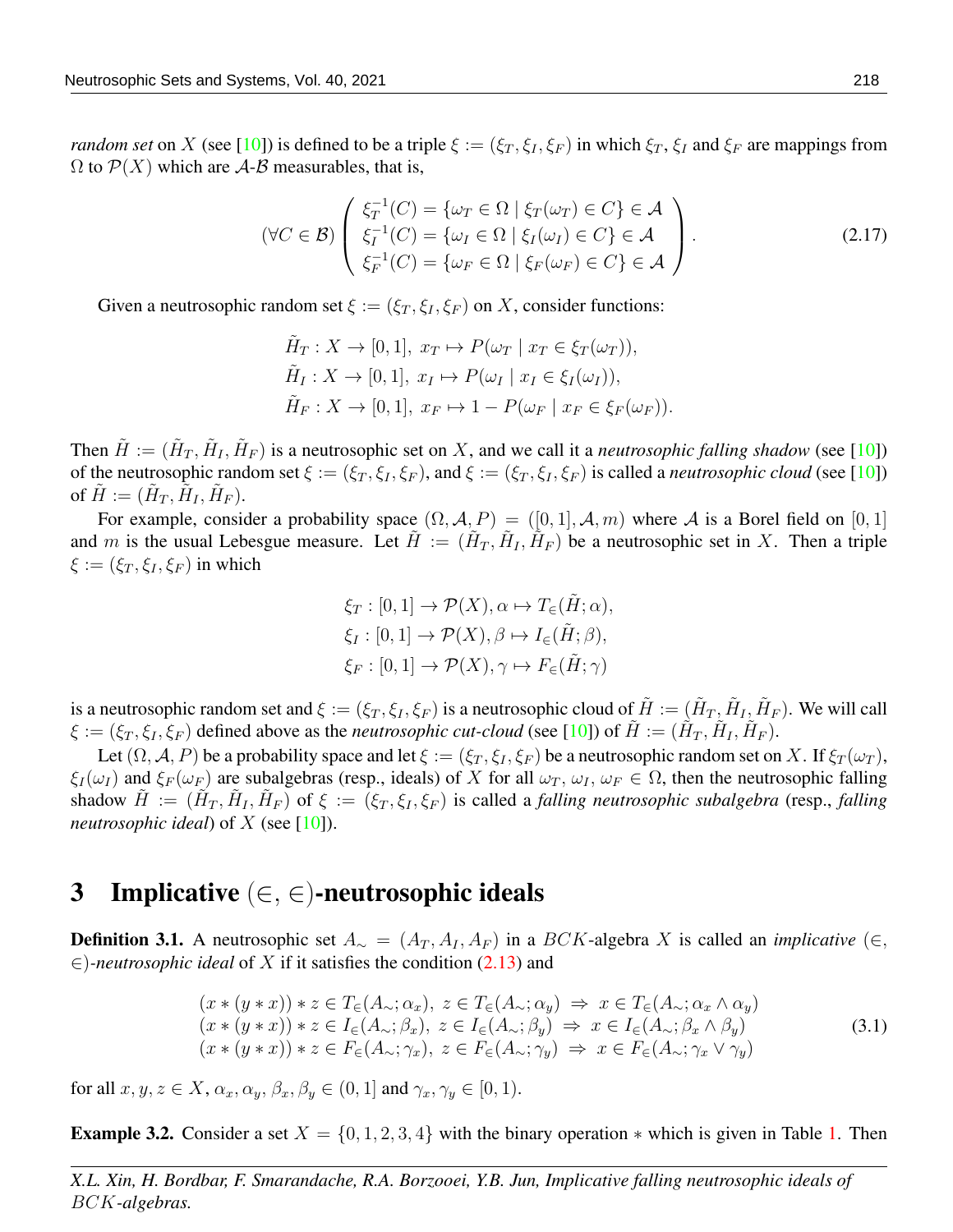| $\ast$         |                             |   | $\mathcal{D}$ | $\mathcal{R}$ |                  |
|----------------|-----------------------------|---|---------------|---------------|------------------|
| $\theta$       |                             |   |               | $\mathbf{0}$  | $\boldsymbol{0}$ |
|                |                             |   |               |               | 1                |
| $\overline{2}$ | $\mathcal{D}_{\mathcal{L}}$ |   |               | $\mathcal{D}$ | $\overline{2}$   |
| 3              | $\mathcal{R}$               | 3 | 3             |               | 3                |
|                |                             |   |               |               | 0                |

<span id="page-5-0"></span>Table 1: Cayley table for the binary operation "\*"

 $(X; *, 0)$  is a BCK-algebra (see [\[15\]](#page-19-12)). Let  $A_{\sim} = (A_T, A_I, A_F)$  be a neutrosophic set in X defined by Table [2.](#page-5-1)

| X              | $A_T(x)$ | $A_I(x)$ | $A_F(x)$ |
|----------------|----------|----------|----------|
| 0              | 0.7      | 0.6      | 0.1      |
|                | 0.7      | 0.6      | 0.1      |
| $\overline{2}$ | 0.7      | 0.6      | 0.1      |
| 3              | 0.5      | 0.2      | 0.6      |
|                | 0.3      | 0.4      | 0.9      |

<span id="page-5-1"></span>Table 2: Tabular representation of  $A_{\sim} = (A_T, A_I, A_F)$ 

Routine calculations show that  $A_ ∼ = (A_T, A_I, A_F)$  is an implicative  $(∈, ∈)$ -neutrosophic ideal of X.

<span id="page-5-2"></span>Theorem 3.3. *Every implicative* (∈, ∈)*-neutrosophic ideal of a* BCK*-algebra* X *is an* (∈, ∈)*-neutrosophic ideal of* X*.*

*Proof.* It is clear by substituting x for y in  $(3.1)$  and using  $(2.1)$ .

Corollary 3.4. *Every implicative* (∈, ∈)*-neutrosophic ideal of a* BCK*-algebra* X *is an* (∈, ∈)*-neutrosophic subalgebra of* X*.*

The converse of Theorem [3.3](#page-5-2) is not true as seen in the following example.

**Example [3.](#page-6-0)5.** Consider a set  $X = \{0, 1, 2, 3, 4\}$  with the binary operation  $*$  which is given in Table 3. Then  $(X; *, 0)$  is a BCK-algebra (see [\[15\]](#page-19-12)). Let  $A_{\sim} = (A_T, A_I, A_F)$  be a neutrosophic set in X defined by Table [4.](#page-6-1) It is routine to verify that  $A_\sim = (A_T, A_I, A_F)$  is an  $(\in, \in)$ -neutrosophic ideal of X, but it is not an implicative  $(\in, \in)$ -neutrosophic ideal of X since

$$
(1*(3*1))*2=0 \in T_{\in}(A_{\sim};0.6)
$$
 and  $2 \in T_{\in}(A_{\sim};0.65)$ 

but  $1 \notin T_∈(A|∞; 0.6 ∧ 0.65) = T_∈(A|∞; 0.6)$ , and/or

 $(1*(3*1))*2=0 \in F_{\in}(A_{\sim};0.35)$  and  $2 \in F_{\in}(A_{\sim};0.45)$ ,

but  $1 \notin F_∈(A_{\sim}; 0.45) = F_∈(A_{\sim}; 0.35 \vee 0.45).$ 

*X.L. Xin, H. Bordbar, F. Smarandache, R.A. Borzooei, Y.B. Jun, Implicative falling neutrosophic ideals of* BCK*-algebras.*

 $\Box$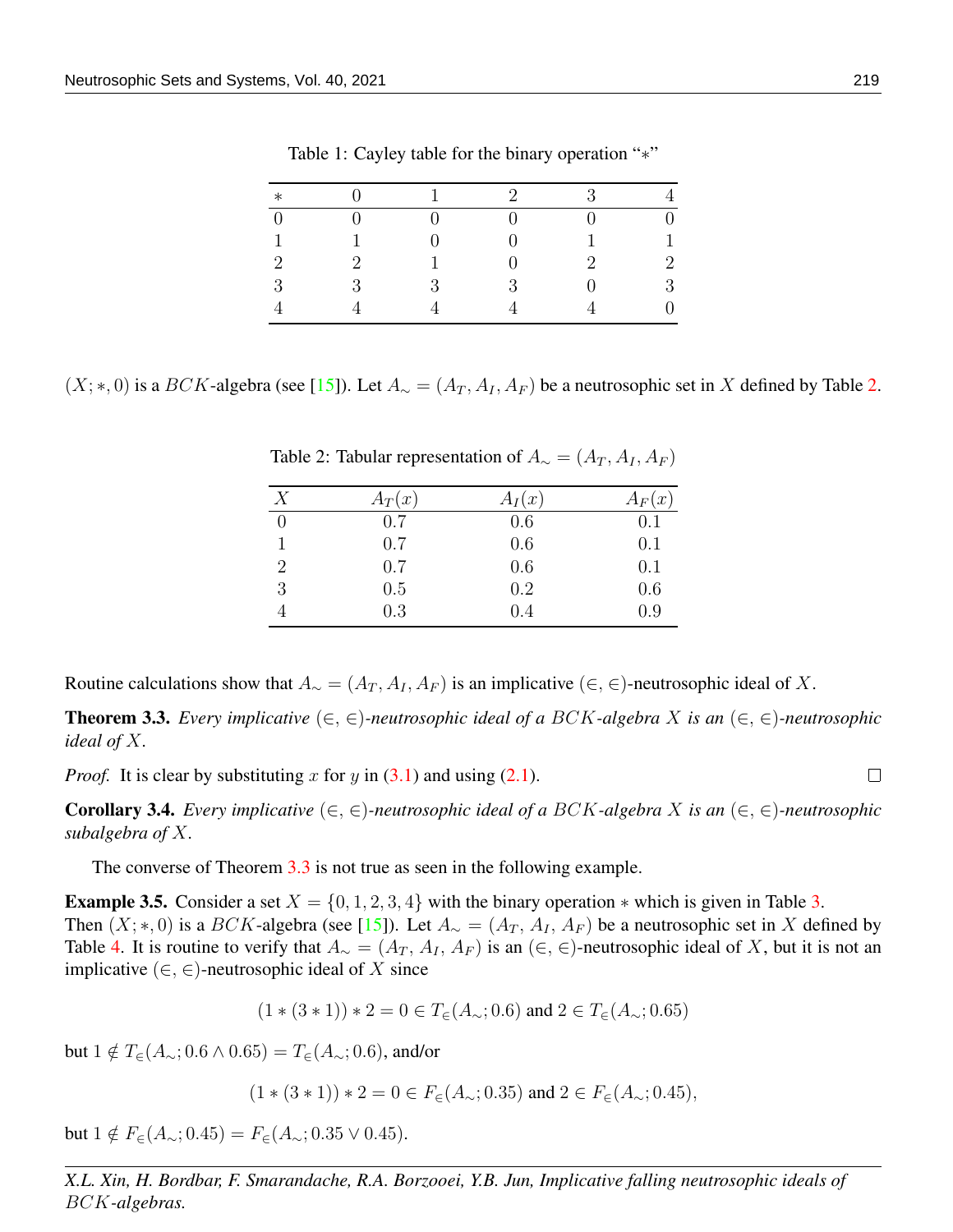| $\ast$         |   |                             | $\mathcal{D}$ | 3            |                  |
|----------------|---|-----------------------------|---------------|--------------|------------------|
| $\overline{0}$ |   |                             | 0             | $\mathbf{0}$ | $\boldsymbol{0}$ |
| $\mathbf{1}$   |   |                             |               | $\mathbf{0}$ | $\boldsymbol{0}$ |
| $\overline{2}$ | 2 | $\mathcal{D}_{\mathcal{L}}$ | ∩             |              | $\boldsymbol{0}$ |
| 3              | 3 | 3                           | 3             |              | $\boldsymbol{0}$ |
|                |   | $\mathcal{R}$               |               |              | $\boldsymbol{0}$ |

<span id="page-6-0"></span>Table 3: Cayley table for the binary operation "∗"

<span id="page-6-1"></span>Table 4: Tabular representation of  $A_{\sim} = (A_T, A_I, A_F)$ 

| X              | $A_T(x)$ | $A_I(x)$ | $A_F(x)$ |
|----------------|----------|----------|----------|
| $\theta$       | 0.7      | 0.8      | 0.3      |
|                | 0.5      | 0.6      | 0.5      |
| $\overline{2}$ | 0.7      | 0.4      | 0.4      |
| 3              | 0.5      | 0.2      | 0.9      |
|                | 0.5      | 0.2      | 0.9      |

**Theorem 3.6.** *For a neutrosophic set*  $A_∼ = (A_T, A_I, A_F)$  *in a BCK-algebra X, the following are equivalent.* 

- (1) *The non-empty*  $\in$ *-subsets*  $T_{\infty}(A_{\sim}; \alpha)$ *,*  $I_{\infty}(A_{\sim}; \beta)$  *and*  $F_{\infty}(A_{\sim}; \gamma)$  *are implicative ideals of* X *for all*  $\alpha, \beta \in$  $(0, 1]$  *and*  $\gamma \in [0, 1)$ *.*
- (2)  $A_{\sim} = (A_T, A_I, A_F)$  *satisfies the following assertions.*

$$
(\forall x \in X) ( A_T(0) \ge A_T(x), A_I(0) \ge A_I(x), A_F(0) \le A_F(x) ).
$$
 (3.2)

*and*

<span id="page-6-2"></span>
$$
(\forall x, y, z \in X) \left( \begin{array}{c} A_T(x) \ge A_T((x * (y * x)) * z) \land A_T(z) \\ A_I(x) \ge A_I((x * (y * x)) * z) \land A_I(z) \\ A_F(x) \le A_F((x * (y * x)) * z) \lor A_F(z) \end{array} \right)
$$
(3.3)

*Proof.* Assume that the non-empty ∈-subsets  $T_{\epsilon}(A_{\sim}; \alpha)$ ,  $I_{\epsilon}(A_{\sim}; \beta)$  and  $F_{\epsilon}(A_{\sim}; \gamma)$  are implicative ideals of X for all  $\alpha, \beta \in (0,1]$  and  $\gamma \in [0,1)$ . If  $A_T(0) < A_T(a)$  for some  $a \in X$ , then  $a \in T_{\epsilon}(A_{\sim}; A_T(a))$  and  $0 \notin$  $T_{\epsilon}(A_{\sim}; A_T(a))$ . This is a contradiction, and so  $A_T(0) \geq A_T(x)$  for all  $x \in X$ . Similarly,  $A_T(0) \geq A_T(x)$  for all  $x \in X$ . Suppose that  $A_F(0) > A_F(a)$  for some  $a \in X$ . Then  $a \in F_{\epsilon}(A_{\sim}; A_F(a))$  and  $0 \notin F_{\epsilon}(A_{\sim}; A_F(a))$ . This is a contradiction, and thus  $A_F(0) \leq A_F(x)$  for all  $x \in X$ . Therefore [\(3.2\)](#page-6-2) is valid. Assume that there exist  $a, b, c \in X$  such that

<span id="page-6-3"></span>
$$
A_T(a) < A_T((a \ast (b \ast a)) \ast c) \land A_T(c).
$$

Taking  $\alpha := A_T((a*(b*a))*c) \wedge A_T(c)$  implies that  $(a*(b*a))*c \in T_{\in}(A_{\sim}; \alpha)$  and  $c \in T_{\in}(A_{\sim}; \alpha)$  but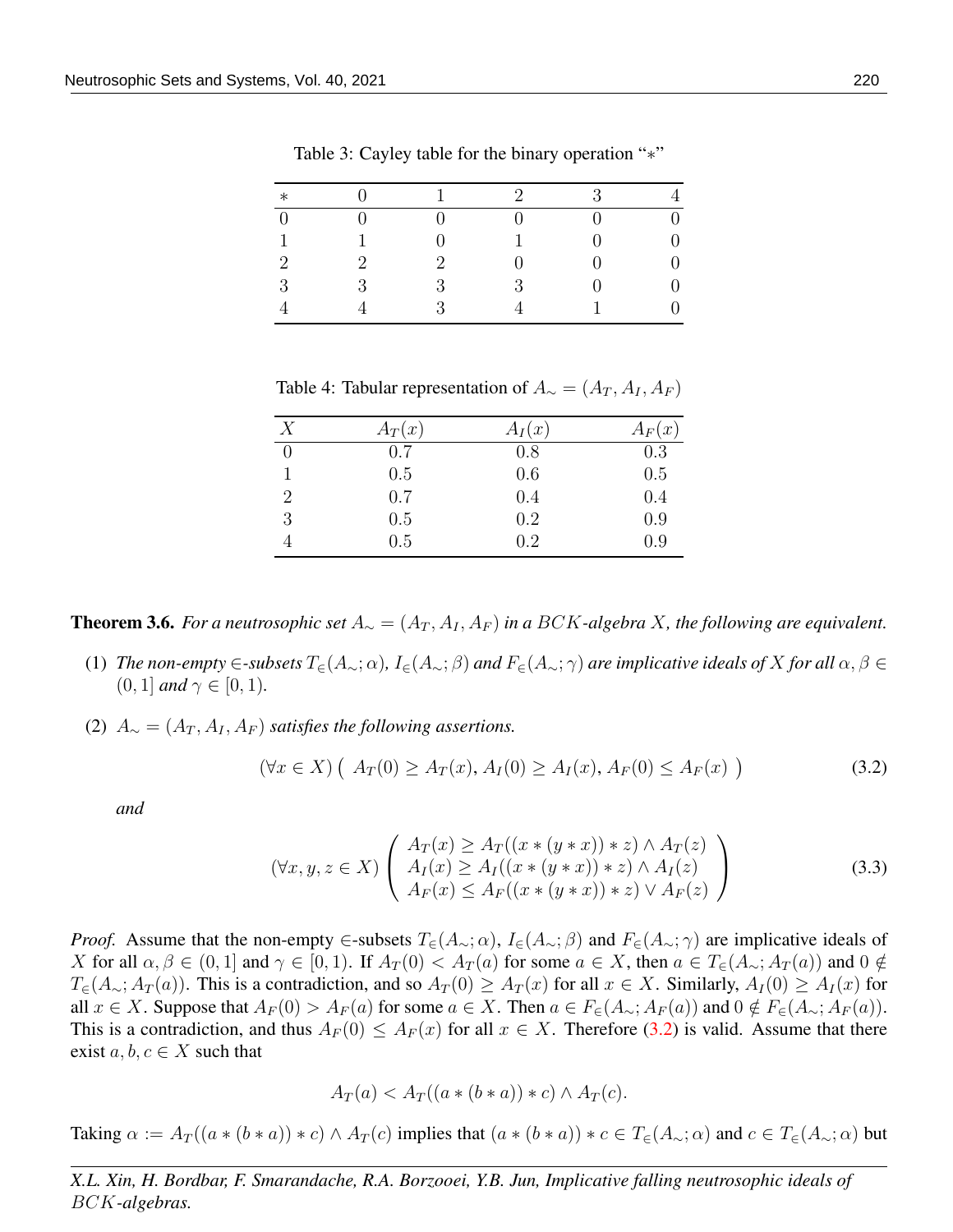$a \notin T_{\in}(A_{\sim}; \alpha)$ , which is a contradiction. Hence

$$
A_T(x) \ge A_T((x * (y * x)) * z) \wedge A_T(z)
$$

for all  $x, y, z \in X$ . By the similar way, we can verify that

$$
A_I(x) \ge A_I((x * (y * x)) * z) \wedge A_I(z)
$$

for all  $x, y, z \in X$ . Now suppose there are  $x, y, z \in X$  such that

$$
A_F(x) > A_F((x * (y * x)) * z) \vee A_F(z) := \gamma.
$$

Then  $(x * (y * x)) * z \in F_{\epsilon}(A_{\sim}; \gamma)$  and  $z \in F_{\epsilon}(A_{\sim}; \gamma)$  but  $x \notin F_{\epsilon}(A_{\sim}; \gamma)$ , a contradiction. Thus

$$
A_F(x) \le A_F((x * (y * x)) * z) \vee A_F(z)
$$

for all  $x, y, z \in X$ .

Conversely, let  $A_\sim = (A_T, A_I, A_F)$  be a neutrosophic set in X satisfying two conditions [\(3.2\)](#page-6-2) and [\(3.3\)](#page-6-3). Assume that  $T_{\epsilon}(A_{\sim};\alpha)$ ,  $I_{\epsilon}(A_{\sim};\beta)$  and  $F_{\epsilon}(A_{\sim};\gamma)$  are nonempty for  $\alpha, \beta \in (0,1]$  and  $\gamma \in [0,1)$ . Let  $x \in$  $T_{\epsilon}(A_{\sim};\alpha)$ ,  $a \in I_{\epsilon}(A_{\sim};\beta)$  and  $u \in F_{\epsilon}(A_{\sim};\gamma)$  for  $\alpha, \beta \in (0,1]$  and  $\gamma \in [0,1)$ . Then  $A_T(0) \geq A_T(x) \geq \alpha$ ,  $A_I(0) \ge A_I(a) \ge \beta$ , and  $A_F(0) \le A_F(u) \le \gamma$  by [\(3.2\)](#page-6-2). It follows that  $0 \in T_{\epsilon}(A_{\sim}; \alpha)$ ,  $0 \in I_{\epsilon}(A_{\sim}; \beta)$  and  $0 \in F_{\epsilon}(A_{\sim}; \gamma)$ . Let  $a, b, c \in X$  be such that  $(a * (b * a)) * c \in T_{\epsilon}(A_{\sim}; \alpha)$  and  $c \in T_{\epsilon}(A_{\sim}; \alpha)$  for  $\alpha \in (0, 1]$ . Then

$$
A_T(a) \ge A_T((a*(b*a))*c) \land A_T(c) \ge \alpha
$$

by [\(3.3\)](#page-6-3), and so  $a \in T_{\epsilon}(A_{\sim}; \alpha)$ . If  $(x * (y * x)) * z \in I_{\epsilon}(A_{\sim}; \beta)$  and  $z \in I_{\epsilon}(A_{\sim}; \beta)$  for all  $x, y, z \in X$  and  $\beta \in (0,1]$ , then  $A_I((x * (y * x)) * z) \ge \beta$  and  $A_I(z) \ge \beta$ . Hence the condition [\(3.3\)](#page-6-3) implies that

$$
A_I(x) \ge A_I((x * (y * x)) * z) \wedge A_I(z) \ge \beta,
$$

that is,  $x \in I_{\epsilon}(A_{\sim}; \beta)$ . Finally, suppose that  $(x*(y*x))*z \in F_{\epsilon}(A_{\sim}; \gamma)$  and  $z \in F_{\epsilon}(A_{\sim}; \gamma)$  for all  $x, y, z \in X$ and  $\gamma \in (0, 1]$ . Then  $A_F((x * (y * x)) * z) \leq \gamma$  and  $A_F(z) \leq \gamma$ , which imply from the condition [\(3.3\)](#page-6-3) that

$$
A_F(x) \le A_F((x * (y * x)) * z) \vee A_F(z) \le \gamma.
$$

Hence  $x \in F_{\epsilon}(A_{\sim}; \gamma)$ . Therefore the non-empty  $\epsilon$ -subsets  $T_{\epsilon}(A_{\sim}; \alpha)$ ,  $I_{\epsilon}(A_{\sim}; \beta)$  and  $F_{\epsilon}(A_{\sim}; \gamma)$  are implicative ideals of X for all  $\alpha, \beta \in (0, 1]$  and  $\gamma \in [0, 1)$ .  $\Box$ 

<span id="page-7-0"></span>**Theorem 3.7.** *Let*  $A_∼ = (A_T, A_I, A_F)$  *be a neutrosophic set in a BCK-algebra X. Then*  $A_∼ = (A_T, A_I, A_F)$ *is a implicative* (∈, ∈)-neutrosophic ideal of X if and only if the non-empty neutrosophic ∈-subsets  $T_{\epsilon}(A_{\sim}; \alpha)$ ,  $I_{\epsilon}(A_{\sim};\beta)$  *and*  $F_{\epsilon}(A_{\sim};\gamma)$  *are implicative ideals of* X *for all*  $\alpha, \beta \in (0,1]$  *and*  $\gamma \in [0,1)$ *.* 

*Proof.* Let  $A_{\sim} = (A_T, A_I, A_F)$  be an implicative  $(\in, \in)$ -neutrosophic ideal of X and assume that  $T_{\in}(A_{\sim}; \alpha)$ ,  $I_{\in}(A_{\sim};\beta)$  and  $F_{\in}(A_{\sim};\gamma)$  are nonempty for  $\alpha,\beta\in(0,1]$  and  $\gamma\in[0,1)$ . Then there exist  $x, y, z \in X$  such that  $x \in T_{\epsilon}(A_{\sim}; \alpha)$ ,  $y \in I_{\epsilon}(A_{\sim}; \beta)$  and  $z \in F_{\epsilon}(A_{\sim}; \gamma)$ . It follows from [\(2.13\)](#page-3-0) that  $0 \in T_{\epsilon}(A_{\sim}; \alpha)$ ,  $0 \in I_{\epsilon}(A_{\sim}; \beta)$ and  $0 \in F_{\epsilon}(A_{\sim}; \gamma)$ . Let  $x, y, z, a, b, c, u, v, w \in X$  be such that  $(x * (y * x)) * z \in T_{\epsilon}(A_{\sim}; \alpha), z \in T_{\epsilon}(A_{\sim}; \alpha)$ ,  $(a * (b * a)) * c \in I_{\epsilon}(A_{\sim}; \beta), c \in I_{\epsilon}(A_{\sim}; \beta), (u * (v * u)) * w \in F_{\epsilon}(A_{\sim}; \gamma)$  and  $w \in F_{\epsilon}(A_{\sim}; \gamma)$ . Then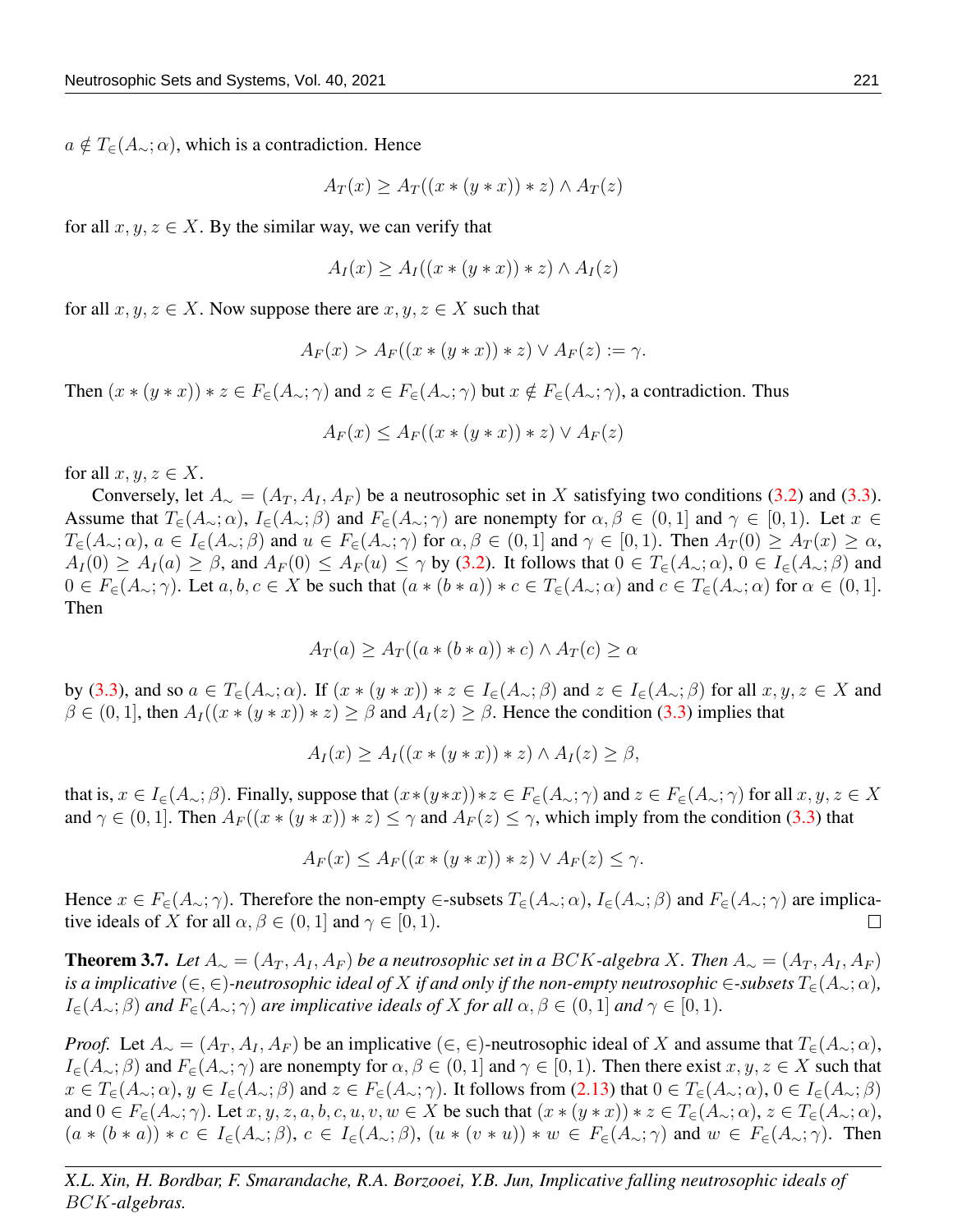$x \in T_{\epsilon}(A_{\sim}; \alpha \wedge \alpha) = T_{\epsilon}(A_{\sim}; \alpha), a \in I_{\epsilon}(A_{\sim}; \beta \wedge \beta) = I_{\epsilon}(A_{\sim}; \beta),$  and  $u \in F_{\epsilon}(A_{\sim}; \gamma \vee \gamma) = F_{\epsilon}(A_{\sim}; \gamma)$ by [\(3.1\)](#page-4-0). Hence the non-empty neutrosophic ∈-subsets  $T_{\epsilon}(A_{\sim};\alpha)$ ,  $I_{\epsilon}(A_{\sim};\beta)$  and  $F_{\epsilon}(A_{\sim};\gamma)$  are implicative ideals of X for all  $\alpha, \beta \in (0, 1]$  and  $\gamma \in [0, 1]$ .

Conversely, let  $A_\sim = (A_T, A_I, A_F)$  be a neutrosophic set in X for which  $T_\in(A_\sim; \alpha)$ ,  $I_\in(A_\sim; \beta)$  and  $F_{\epsilon}(A_{\sim};\gamma)$  are nonempty and are implicative ideals of X for all  $\alpha, \beta \in (0,1]$  and  $\gamma \in [0,1)$ . Obviously, [\(2.13\)](#page-3-0) is valid. Let  $x, y, z \in X$  and  $\alpha_x, \alpha_y \in (0, 1]$  be such that  $(x * (y * x)) * z \in T_{\epsilon}(A_{\sim}; \alpha_x)$  and  $z \in T_{\epsilon}(A_{\sim}; \alpha_y)$ . Then  $(x*(y*x))*z \in T_{\epsilon}(A_{\sim};\alpha)$  and  $z \in T_{\epsilon}(A_{\sim};\alpha)$  where  $\alpha = \alpha_x \wedge \alpha_y$ . Since  $T_{\epsilon}(A_{\sim};\alpha)$  is an implicative ideal of X, it follows that  $x \in T_{\epsilon}(A_{\sim}; \alpha) = T_{\epsilon}(A_{\sim}; \alpha_x \wedge \alpha_y)$ . Similarly, if  $(x * (y * x)) * z \in I_{\epsilon}(A_{\sim}; \beta_x)$ and  $z \in I_{\infty}(A_{\sim}; \beta_y)$  for all  $x, y, z \in X$  and  $\beta_x, \beta_y \in (0, 1]$ , then  $x \in I_{\infty}(A_{\sim}; \beta_x \wedge \beta_y)$ . Now, suppose that  $(x*(y*x))*z \in F_{\in}(A_{\sim}; \gamma_x)$  and  $z \in F_{\in}(A_{\sim}; \gamma_y)$  for all  $x, y, z \in X$  and  $\gamma_x, \gamma_y \in [0, 1)$ . Then  $(x*(y*x))*z \in$  $F_{\epsilon}(A_{\sim};\gamma)$  and  $z \in F_{\epsilon}(A_{\sim};\gamma)$  where  $\gamma = \gamma_x \vee \gamma_y$ . Hence  $x \in F_{\epsilon}(A_{\sim};\gamma) = F_{\epsilon}(A_{\sim};\gamma_x \vee \gamma_y)$  since  $F_{\epsilon}(A_{\sim};\gamma)$ is an implicative ideal of X. Therefore  $A_ ∼ = (A_T, A_I, A_F)$  is an implicative  $(∈, ∈)$ -neutrosophic ideal of X.  $\Box$ 

<span id="page-8-0"></span>**Corollary 3.8.** *Let*  $A_{\sim} = (A_T, A_I, A_F)$  *be a neutrosophic set in a BCK-algebra X. Then*  $A_{\sim} = (A_T, A_I, A_F)$ *is an implicative*  $(\in, \in)$ *-neutrosophic ideal of* X *if and only if it satisfies two conditions* [\(3.2\)](#page-6-2) *and* [\(3.3\)](#page-6-3)*.* 

We provide conditions for an  $(\in, \in)$ -neutrosophic ideal to be an implicative  $(\in, \in)$ -neutrosophic ideal.

**Theorem 3.9.** If X is an implicative BCK-algebra, then every  $(\in, \in)$ -neutrosophic ideal is an implicative (∈, ∈)*-neutrosophic ideal.*

*Proof.* If X is an implicative BCK-algebra, then  $x = x * (y * x)$  for all  $x, y \in X$ . Let  $A_{\sim} = (A_T, A_I, A_F)$  be an  $(\in, \in)$ -neutrosophic ideal of X. Then

 $A_T(x) > A_T(x * z) \wedge A_T(z) > A_T((x * (y * x)) * z) \wedge A_T(z),$ 

$$
A_I(x) \ge A_I(x \ast z) \wedge A_I(z) \ge A_I((x \ast (y \ast x)) \ast z) \wedge A_I(z),
$$

and

$$
A_F(x) \le A_F(x \ast z) \vee A_F(z) \le A_F((x \ast (y \ast x)) \ast z) \vee A_F(z)
$$

for all  $x, y, z \in X$ . Therefore  $A_{\sim} = (A_T, A_I, A_F)$  is an implicative  $(\in, \in)$ -neutrosophic ideal of X by Corollary [3.8.](#page-8-0)  $\Box$ 

<span id="page-8-1"></span>**Lemma 3.10** ([\[17\]](#page-20-4)). *Every* (∈, ∈)-neutrosophic ideal  $A_∼ = (A_T, A_I, A_F)$  of a BCK/BCI-algebra X *satisfies the following assertion.*

$$
(\forall x, y \in X) \left( x \le y \implies \begin{cases} A_T(x) \ge A_T(y) \\ A_I(x) \ge A_I(y) \\ A_F(x) \le A_F(y) \end{cases} \right). \tag{3.4}
$$

**Lemma 3.11** ([\[17\]](#page-20-4)). *Given a neutrosophic set*  $A_ ∼ = (A_T, A_I, A_F)$  *in a BCK | BCI*-algebra *X, the following assertions are equivalent.*

(1)  $A_{\sim} = (A_T, A_I, A_F)$  *is an* (∈, ∈)-*neutrosophic ideal of* X.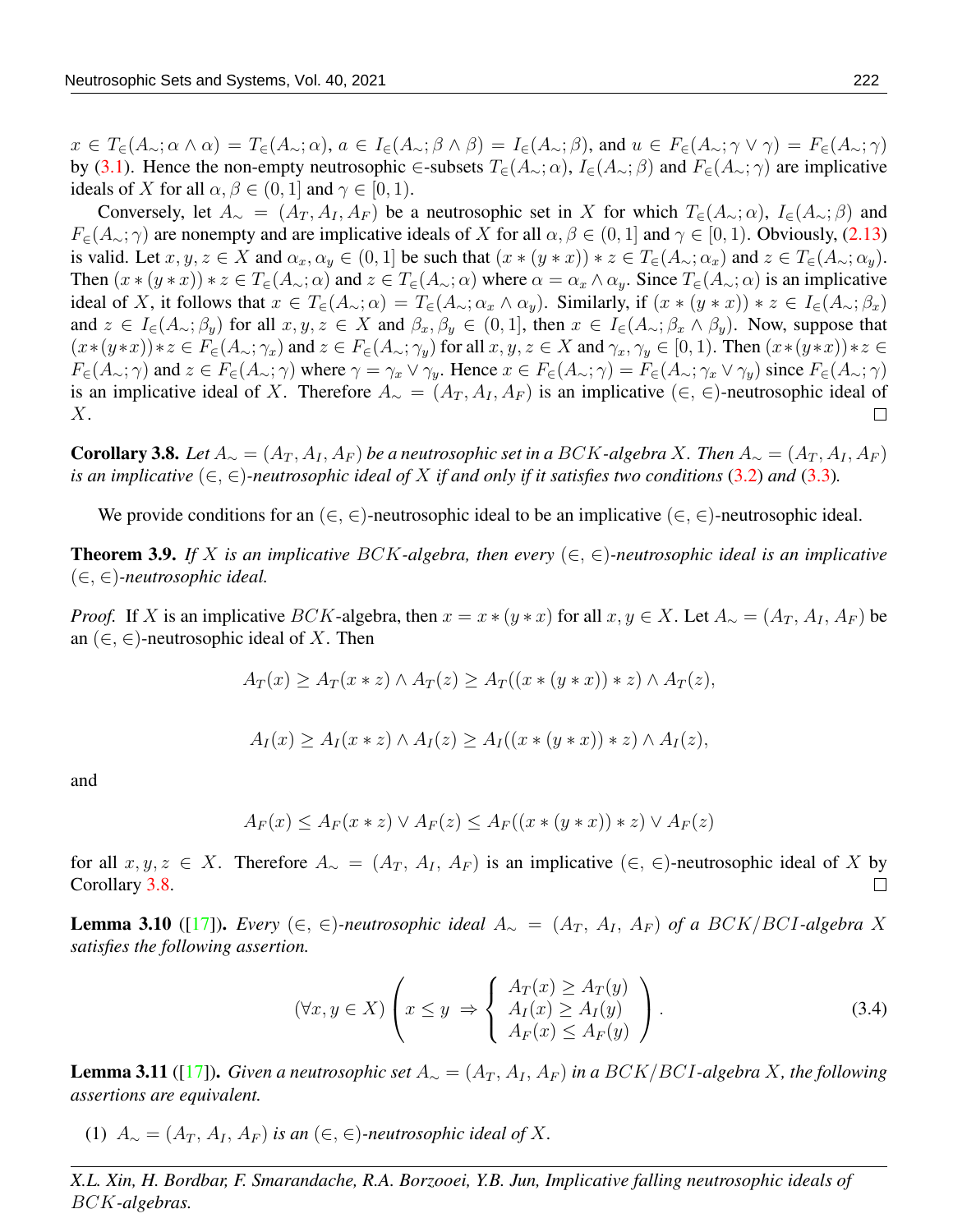(2)  $A_{\sim} = (A_T, A_I, A_F)$  *satisfies the following assertions.* 

$$
(\forall x \in X) (A_T(0) \ge A_T(x), A_I(0) \ge A_I(x), A_F(0) \le A_F(x))
$$
\n(3.5)

*and*

<span id="page-9-2"></span>
$$
(\forall x, y \in X) \left( \begin{array}{c} A_T(x) \ge A_T(x * y) \land A_T(y) \\ A_I(x) \ge A_I(x * y) \land A_I(y) \\ A_F(x) \le A_F(x * y) \lor A_F(y) \end{array} \right)
$$
(3.6)

**Theorem 3.12.** *Suppose that*  $A_∼ = (A_T, A_I, A_F)$  *is an*  $(∈, ∈)$ *-neutrosophic ideal of X. Then the following* assertions are equivalent. Given a neutrosophic set  $A_{\sim} = (A_T, A_I, A_F)$  in a BCK-algebra X, the following *assertions are equivalent.*

- (1)  $A<sub>∼</sub> = (A<sub>T</sub>, A<sub>I</sub>, A<sub>F</sub>)$  *is an implicative* (∈, ∈)-*neutrosophic ideal of* X.
- (2)  $A<sub>∼</sub> = (A<sub>T</sub>, A<sub>I</sub>, A<sub>F</sub>)$  *is an* (∈, ∈)-*neutrosophic ideal of* X *satisfying the condition:*

<span id="page-9-0"></span>
$$
(\forall x, y \in X) \left( \begin{array}{c} A_T(x) \ge A_T(x * (y * x)) \\ A_I(x) \ge A_I(x * (y * x)) \\ A_F(x) \le A_F(x * (y * x)). \end{array} \right) \tag{3.7}
$$

(3)  $A_{\sim} = (A_T, A_I, A_F)$  *is an* (∈, ∈)-neutrosophic ideal of X satisfying the condition:

<span id="page-9-1"></span>
$$
(\forall x, y \in X) \left( \begin{array}{c} A_T(x) = A_T(x * (y * x)) \\ A_I(x) = A_I(x * (y * x)) \\ A_F(x) = eA_F(x * (y * x)). \end{array} \right)
$$
(3.8)

*Proof.* (1)  $\Rightarrow$  (2). Let  $A_{\sim} = (A_T, A_I, A_F)$  be an implicative (∈, ∈)-neutrosophic ideal of X. Then  $A_{\sim} = (A_T, A_F)$  $A_I, A_F$ ) be an  $(\in, \in)$ -neutrosophic ideal of X by Theorem [3.3.](#page-5-2) Using [\(3.2\)](#page-6-2) and [\(3.3\)](#page-6-3) implies that

$$
A_T(x) \ge A_T((x * (y * x)) * 0) \wedge A_T(0) = A_T(x * (y * x)) \wedge A_T(0) = A_T(x * (y * x)),
$$

$$
A_I(x) \ge A_I((x * (y * x)) * 0) \wedge A_I(0) = A_I(x * (y * x)) \wedge A_I(0) = A_I(x * (y * x))
$$

and

$$
A_F(x) \le A_F((x * (y * x)) * 0) \vee A_F(0) = A_F(x * (y * x)) \vee A_F(0) = A_F(x * (y * x))
$$

for all  $x, y \in X$ .

(2)  $\Rightarrow$  (3). Observe that  $x*(y*x) \le x$  for all  $x, y \in X$ . Using Lemma [3.10,](#page-8-1) we have  $A_T(x) \le A_T(x*(y*x))$ x)),  $A_I(x) \leq A_I(x*(y*x))$  and  $A_F(x) \geq A_F(x*(y*x))$ . It follows from [\(3.7\)](#page-9-0) that  $A_T(x) = A_T(x*(y*x))$ ,  $A_I(x) = A_I(x * (y * x))$  and  $A_F(x) = A_F(x * (y * x))$  for all  $x, y \in X$ .  $(3)$  ⇒ (1). Let  $A_∞ = (A_T, A_I, A_F)$  be an  $(∈, ∈)$ -neutrosophic ideal of X satisfying the condition [\(3.8\)](#page-9-1).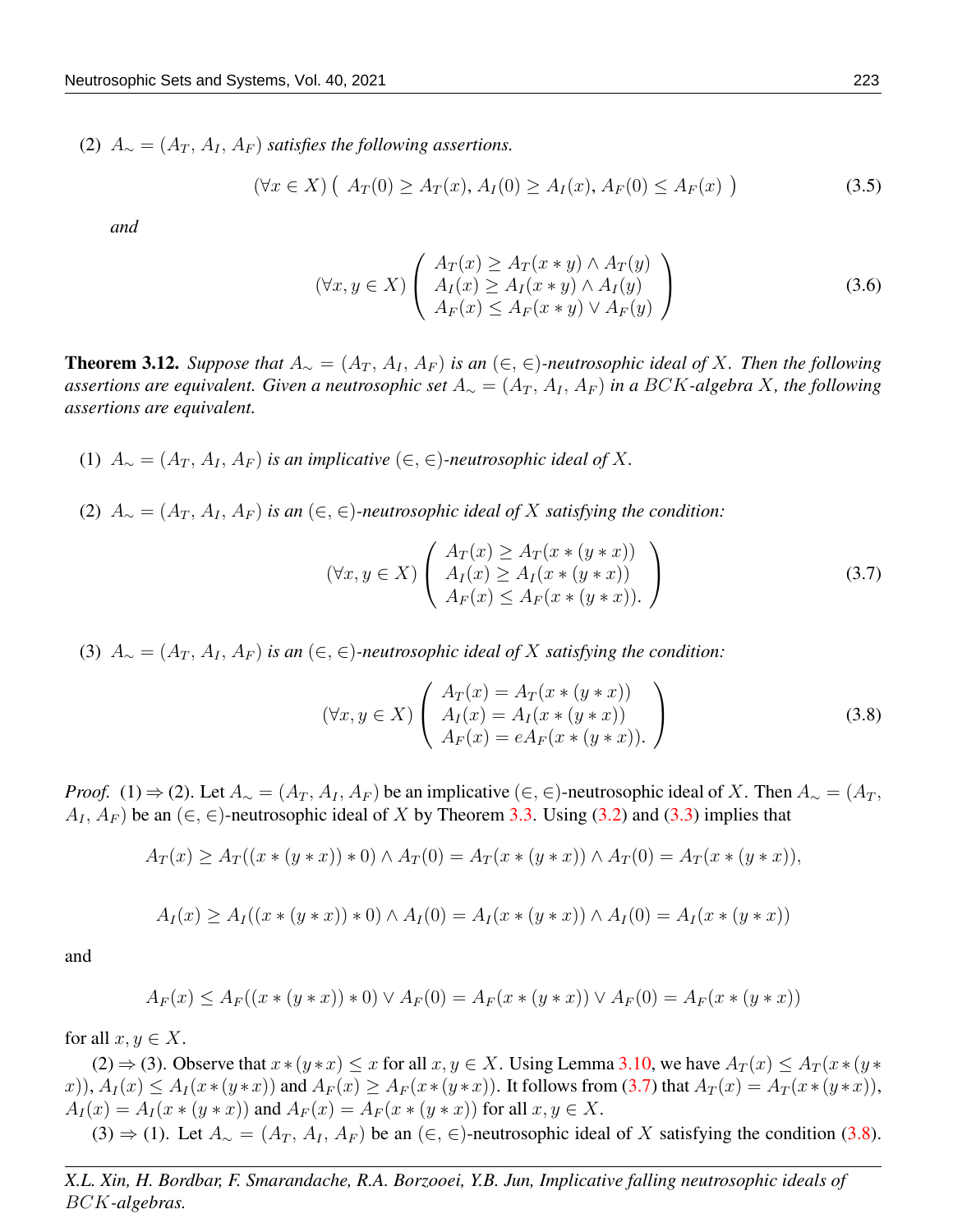Then

$$
A_T(x) = A_T(x * (y * x)) \ge A_T((x * (y * x)) * z) \land A_T(z),
$$
  
\n
$$
A_I(x) = A_I(x * (y * x)) \ge A_I((x * (y * x)) * z) \land A_I(z),
$$
  
\n
$$
A_F(x) = A_F(x * (y * x)) \le A_F((x * (y * x)) * z) \lor A_F(z)
$$

for all  $x, y, z \in X$  by [\(3.8\)](#page-9-1) and [\(3.6\)](#page-9-2). Therefore  $A_{\sim} = (A_T, A_I, A_F)$  is an implicative (∈, ∈)-neutrosophic ideal of X.  $\Box$ 

Lemma 3.13 ([\[14\]](#page-19-14)). *Let* I *and* A *be ideals of a* BCK*-algebra* X *such that* I ⊆ A*. If* I *is an implicative ideal of* X*, then so is* A*.*

**Theorem 3.14.** *Let*  $A_∼ = (A_T, A_I, A_F)$  *and*  $B_∼ = (B_T, B_I, B_F)$  *be*  $(∈, ∈)$ *-neutrosophic ideals of* X *such that*  $A_\sim ⊆ B_\sim$ *, that is,*  $A_T(x) \leq B_T(x)$ *,*  $A_I(x) \leq B_I(x)$  *and*  $A_F(x) \geq B_F(x)$  *for all*  $x \in X$ *. If*  $A_\sim = (A_T, A_T(x))$  $A_I, A_F$ ) *is implicative, then so is*  $B_\sim = (B_T, B_I, B_F)$ *.* 

*Proof.* It is sufficient to show that the non-empty neutrosophic ∈-subsets  $T_{\epsilon}(B_{\sim};\alpha)$ ,  $I_{\epsilon}(B_{\sim};\beta)$  and  $F_{\epsilon}(B_{\sim};\gamma)$ are implicative ideals of X for all  $\alpha, \beta \in (0,1]$  and  $\gamma \in [0,1)$ . If  $x \in T_{\epsilon}(A_{\sim}; \alpha)$ , then  $B_T(x) \geq A_T(x) \geq \alpha$  and so  $T_{\epsilon}(A_{\sim};\alpha) \subseteq T_{\epsilon}(B_{\sim};\alpha)$ . Similarly,  $I_{\epsilon}(A_{\sim};\beta) \subseteq I_{\epsilon}(B_{\sim};\beta)$ . If  $x \in F_{\epsilon}(A_{\sim};\gamma)$ , then  $B_F(x) \leq A_F(x) \leq \gamma$ and thus  $F_{\epsilon}(A_{\sim};\gamma) \subseteq F_{\epsilon}(B_{\sim};\gamma)$ . Since  $A_{\sim} = (A_T, A_T, A_F)$  is an implicative  $(\epsilon, \epsilon)$ -neutrosophic ideal of X, it follows from Theorem [3.7](#page-7-0) that  $T_{\epsilon}(A_{\sim};\alpha)$ ,  $I_{\epsilon}(A_{\sim};\beta)$  and  $F_{\epsilon}(A_{\sim};\gamma)$  are implicative ideals of X. Therefore  $T_{\epsilon}(B_{\sim};\alpha)$ ,  $I_{\epsilon}(B_{\sim};\beta)$  and  $F_{\epsilon}(B_{\sim};\gamma)$  are implicative ideals of X for all  $\alpha, \beta \in (0,1]$  and  $\gamma \in [0,1)$ , and hence  $B_{\sim} = (B_T, B_I, B_F)$  is an implicative (∈, ∈)-neutrosophic ideal of X.  $\Box$ 

#### 4 Implicative falling neutrosophic ideals

**Definition 4.1.** Let  $(\Omega, \mathcal{A}, P)$  be a probability space and let  $\xi := (\xi_T, \xi_I, \xi_F)$  be a neutrosophic random set on a BCK-algebra X. If  $\xi_T(\omega_T)$ ,  $\xi_I(\omega_I)$  and  $\xi_F(\omega_F)$  are implicative ideals of X for all  $\omega_T$ ,  $\omega_I$ ,  $\omega_F \in \Omega$ , then the neutrosophic shadow  $\tilde{H} := (\tilde{H}_T, \tilde{H}_I, \tilde{H}_F)$  of the neutrosophic random set  $\xi := (\xi_T, \xi_I, \xi_F)$  on X, that is,

$$
\tilde{H}_T(x_T) = P(\omega_T \mid x_T \in \xi_T(\omega_T)), \n\tilde{H}_I(x_I) = P(\omega_I \mid x_I \in \xi_I(\omega_I)), \n\tilde{H}_F(x_F) = 1 - P(\omega_F \mid x_F \in \xi_F(\omega_F))
$$
\n(4.1)

is called an *implicative falling neutrosophic ideal* of X.

**Example 4.2.** Consider a set  $X = \{0, 1, 2, 3\}$  with the binary operation  $*$  which is given in Table [5.](#page-11-0) Then  $(X;*,0)$  is a BCK-algebra (see [\[15\]](#page-19-12)). Consider  $(\Omega, \mathcal{A}, P) = ([0,1], \mathcal{A}, m)$  and let  $\xi := (\xi_T, \xi_I, \xi_F)$  be a neutrosophic random set on  $X$  which is given as follows:

$$
\xi_T : [0,1] \to \mathcal{P}(X), \quad x \mapsto \begin{cases} \{0\} & \text{if } t \in [0,0.25), \\ \{0,1\} & \text{if } t \in [0.25,0.55), \\ \{0,1,3\} & \text{if } t \in [0.55,0.95), \\ X & \text{if } t \in [0.95,1], \end{cases}
$$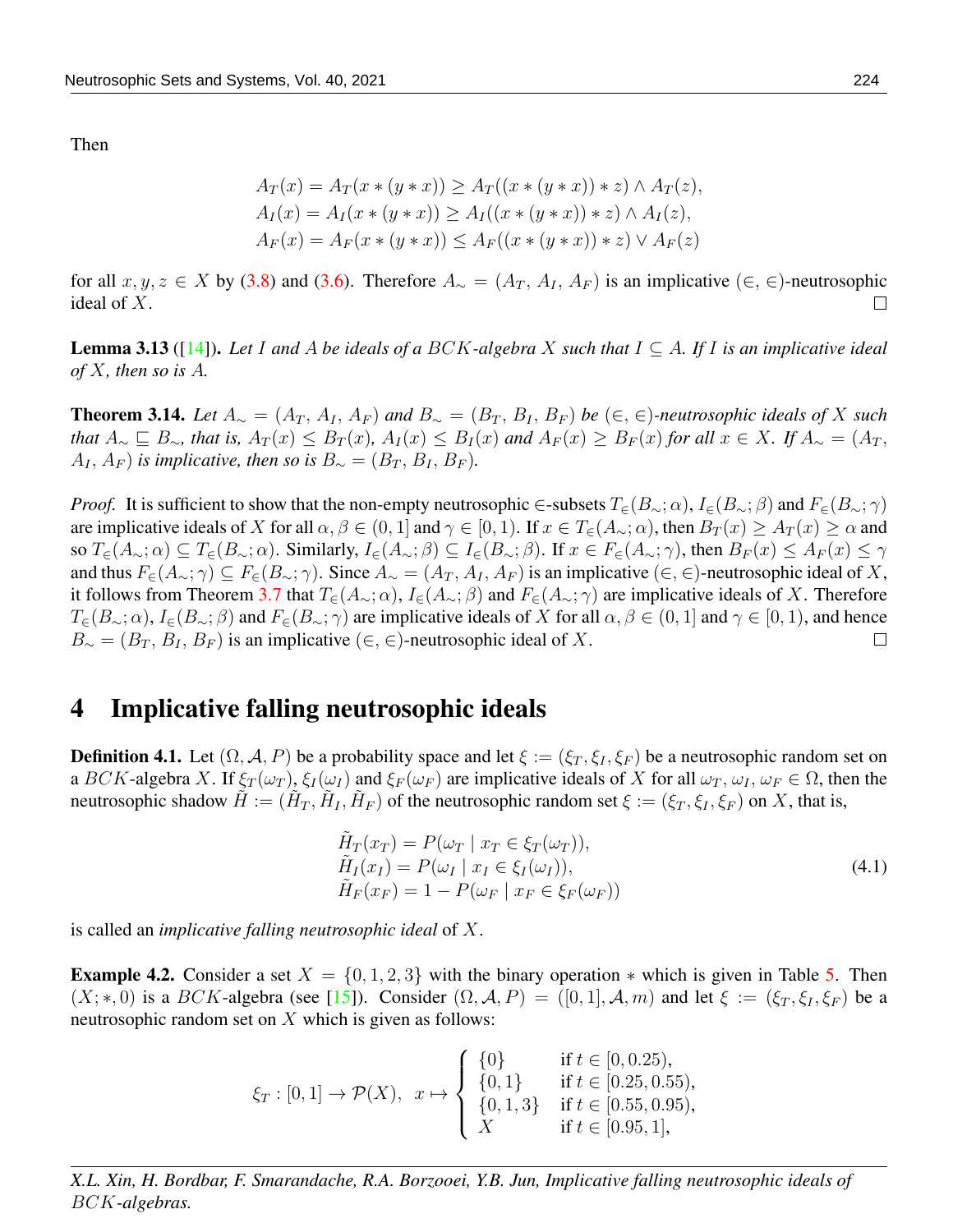| $\ast$ |             |   | $\Omega$ | Q  |
|--------|-------------|---|----------|----|
|        |             |   |          |    |
| и      | -1          |   |          | -1 |
| ാ      | $\Omega$    |   |          | າ  |
| ാ      | $\mathbf 2$ | 2 |          |    |

<span id="page-11-0"></span>Table 5: Cayley table for the binary operation "∗"

$$
\xi_I : [0,1] \to \mathcal{P}(X), \quad x \mapsto \begin{cases} \{0\} & \text{if } t \in [0,0.45), \\ \{0,2\} & \text{if } t \in [0.45,0.65), \\ \{0,2,3\} & \text{if } t \in [0.65,0.95), \\ X & \text{if } t \in [0.95,1], \end{cases}
$$

and

$$
\xi_F : [0,1] \to \mathcal{P}(X), \quad x \mapsto \begin{cases} \{0\} & \text{if } t \in (0.9,1], \\ \{0,3\} & \text{if } t \in (0.7,0.9], \\ \{0,1,2\} & \text{if } t \in (0.5,0.7], \\ \{0,1,3\} & \text{if } t \in (0.3,0.5], \\ X & \text{if } t \in [0,0.3]. \end{cases}
$$

Then  $\xi_T(t)$ ,  $\xi_I(t)$  and  $\xi_F(t)$  are implicative ideals of X for all  $t \in [0, 1]$ . Hence the neutrosophic falling shadow  $\tilde{H} := (\tilde{H}_T, \tilde{H}_I, \tilde{H}_F)$  of  $\xi := (\xi_T, \xi_I, \xi_F)$  is an implicative falling neutrosophic ideal of X, and it is given as follows:

$$
\tilde{H}_T(x) = \begin{cases}\n1 & \text{if } x = 0, \\
0.75 & \text{if } x = 1, \\
0.05 & \text{if } x = 2, \\
0.35 & \text{if } x = 3,\n\end{cases}
$$

$$
\tilde{H}_I(x) = \begin{cases}\n1 & \text{if } x = 0, \\
0.05 & \text{if } x = 1, \\
0.55 & \text{if } x = 2, \\
0.35 & \text{if } x = 3,\n\end{cases}
$$

and

$$
\tilde{H}_F(x) = \begin{cases}\n0 & \text{if } x = 0, \\
0.3 & \text{if } x = 1, \\
0.5 & \text{if } x = 2, \\
0.3 & \text{if } x = 3.\n\end{cases}
$$

Given a probability space  $(\Omega, \mathcal{A}, P)$ , let  $\tilde{H} := (\tilde{H}_T, \tilde{H}_I, \tilde{H}_F)$  be a neutrosophic falling shadow of a neutro-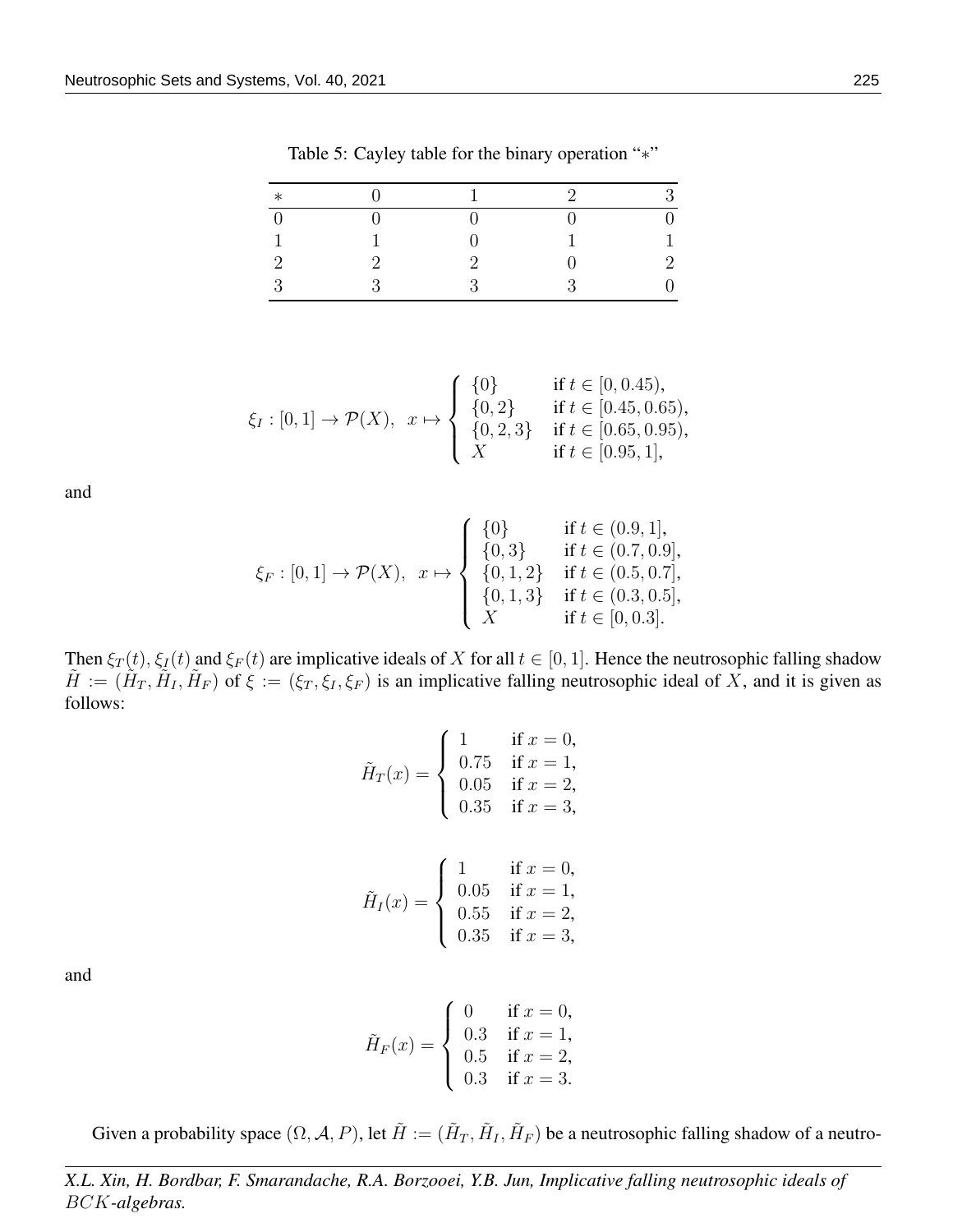sophic random set  $\xi := (\xi_T, \xi_I, \xi_F)$ . For  $x \in X$ , let

<span id="page-12-1"></span><span id="page-12-0"></span>
$$
\Omega(x; \xi_T) := \{ \omega_T \in \Omega \mid x \in \xi_T(\omega_T) \},
$$
  
\n
$$
\Omega(x; \xi_I) := \{ \omega_I \in \Omega \mid x \in \xi_I(\omega_I) \},
$$
  
\n
$$
\Omega(x; \xi_F) := \{ \omega_F \in \Omega \mid x \in \xi_F(\omega_F) \}.
$$

Then  $\Omega(x;\xi_T)$ ,  $\Omega(x;\xi_I)$ ,  $\Omega(x;\xi_F) \in \mathcal{A}$  (see [\[10\]](#page-19-4)).

**Proposition 4.3.** Let  $\tilde{H} := (\tilde{H}_T, \tilde{H}_I, \tilde{H}_F)$  be a neutrosophic falling shadow of the neutrosophic random set  $\xi := (\xi_T, \xi_I, \xi_F)$  on a BCK-algebra X. If  $\tilde{H} := (\tilde{H}_T, \tilde{H}_I, \tilde{H}_F)$  is an implicative falling neutrosophic ideal of X*, then*

$$
(\forall x, y, z \in X) \left( \begin{array}{c} \Omega((x * (y * x)) * z; \xi_T) \cap \Omega(z; \xi_T) \subseteq \Omega(x; \xi_T) \\ \Omega((x * (y * x)) * z; \xi_I) \cap \Omega(z; \xi_I) \subseteq \Omega(x; \xi_I) \\ \Omega((x * (y * x)) * z; \xi_F) \cap \Omega(z; \xi_F) \subseteq \Omega(x; \xi_F) \\ \Omega((x * (y * x)) * z; \xi_T) \cap \Omega(z; \xi_F) \subseteq \Omega(x; \xi_F) \end{array} \right), \tag{4.2}
$$

$$
(\forall x, y, z \in X) \left( \begin{array}{c} \Omega(x; \xi_T) \subseteq \Omega((x * (y * x)) * z; \xi_T) \\ \Omega(x; \xi_T) \subseteq \Omega((x * (y * x)) * z; \xi_F) \\ \Omega(x; \xi_F) \subseteq \Omega((x * (y * x)) * z; \xi_F) \end{array} \right).
$$

*Proof.* Let  $\omega_T \in \Omega((x * (y * x)) * z; \xi_T) \cap \Omega(z; \xi_T)$ ,  $\omega_I \in \Omega((x * (y * x)) * z; \xi_I) \cap \Omega(z; \xi_I)$  and  $\omega_F \in \Omega((x * (y * x)) * z; \xi_I) \cap \Omega(z; \xi_I)$  $\Omega((x * (y * x)) * z; \xi_F) \cap \Omega(z; \xi_F)$  for all  $x, y, z \in X$ . Then  $(x * (y * x)) * z \in \xi_T(\omega_T)$  and  $z \in \xi_T(\omega_T)$ ,  $(x * (y * x)) * z \in \xi_I(\omega_I)$  and  $z \in \xi_I(\omega_I)$ ,  $(x * (y * x)) * z \in \xi_F(\omega_F)$  and  $z \in \xi_F(\omega_F)$ .

Since  $\xi_T(\omega_T)$ ,  $\xi_I(\omega_I)$  and  $\xi_F(\omega_F)$  are implicative ideals of X, it follows from [\(2.11\)](#page-2-1) that  $x \in \xi_T(\omega_T) \cap \xi_I(\omega_I) \cap$  $\xi_F(\omega_F)$  and so that  $\omega_T \in \Omega(x;\xi_T)$ ,  $\omega_I \in \Omega(x;\xi_I)$  and  $\omega_F \in \Omega(x;\xi_F)$ . Hence [\(4.2\)](#page-12-0) is valid. Now let  $x, y, z \in X$ be such that  $\omega_T \in \Omega(x;\xi_T)$ ,  $\omega_I \in \Omega(x;\xi_I)$ , and  $\omega_F \in \Omega(x;\xi_F)$ . Then  $x \in \xi_T(\omega_T) \cap \xi_I(\omega_I) \cap \xi_F(\omega_F)$ . Note that

$$
((x * (y * x)) * z) * x = ((x * (y * x)) * x) * z
$$
  
= ((x \* x) \* (y \* x)) \* z = (0 \* (y \* x)) \* z = 0 \* z = 0,

and thus

$$
((x*(y*x))*z)*x=0\in \xi_T(\omega_T)\cap \xi_I(\omega_I)\cap \xi_F(\omega_F).
$$

Since  $\xi_T(\omega_T)$ ,  $\xi_I(\omega_I)$  and  $\xi_F(\omega_F)$  are implicative ideals and hence ideals of X, it follows that  $(x * (y * x)) *$  $z \in \xi_T(\omega_T) \cap \xi_I(\omega_I) \cap \xi_F(\omega_F)$ . Hence  $\omega_T \in \Omega((x \ast (y \ast x)) \ast z; \xi_T)$ ,  $\omega_I \in \Omega((x \ast (y \ast x)) \ast z; \xi_I)$ , and  $\omega_F \in \Omega((x * (y * x)) * z; \xi_F)$ . Therefore [\(4.3\)](#page-12-1) is valid.  $\Box$ 

Given a probability space  $(\Omega, \mathcal{A}, P)$ , let

$$
\mathcal{F}(X) := \{ f \mid f : \Omega \to X \text{ is a mapping} \}. \tag{4.4}
$$

Define a binary operation  $\mathcal{F}(X)$  as follows:

$$
(\forall \omega \in \Omega) \left( (f \circledast g)(\omega) = f(\omega) * g(\omega) \right) \tag{4.5}
$$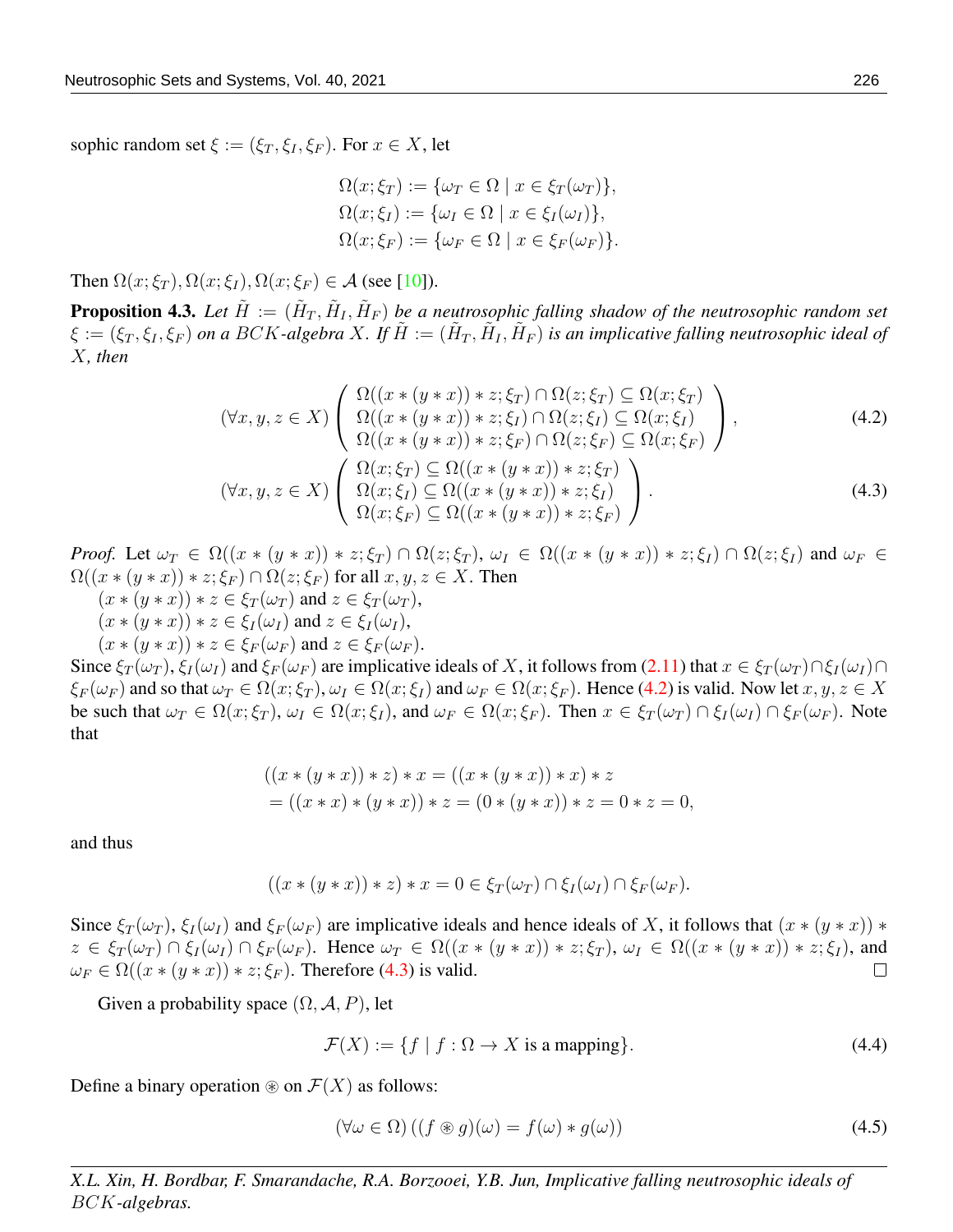for all  $f, g \in \mathcal{F}(X)$ . Then  $(\mathcal{F}(X); \mathcal{F}, \theta)$  is a  $BCK/BCI$ -algebra (see [\[8\]](#page-19-15)) where  $\theta$  is given as follows:

$$
\theta: \Omega \to X, \ \omega \mapsto 0.
$$

For any subset A of X and  $g_T, g_I, g_F \in \mathcal{F}(X)$ , consider the followings:

$$
A_T^g := \{ \omega_T \in \Omega \mid g_T(\omega_T) \in A \},
$$
  
\n
$$
A_I^g := \{ \omega_I \in \Omega \mid g_I(\omega_I) \in A \},
$$
  
\n
$$
A_F^g := \{ \omega_F \in \Omega \mid g_F(\omega_F) \in A \}
$$

and

$$
\xi_T : \Omega \to \mathcal{P}(\mathcal{F}(X)), \ \omega_T \mapsto \{ g_T \in \mathcal{F}(X) \mid g_T(\omega_T) \in A \},
$$
  
\n
$$
\xi_I : \Omega \to \mathcal{P}(\mathcal{F}(X)), \ \omega_I \mapsto \{ g_I \in \mathcal{F}(X) \mid g_I(\omega_I) \in A \},
$$
  
\n
$$
\xi_F : \Omega \to \mathcal{P}(\mathcal{F}(X)), \ \omega_F \mapsto \{ g_F \in \mathcal{F}(X) \mid g_F(\omega_F) \in A \}.
$$

Then  $A_7^g$  $g_T^g$ ,  $A_I^g$ ,  $A_F^g \in \mathcal{A}$  (see [\[10\]](#page-19-4)).

Theorem 4.4. *If* K *is an implicative ideal of a* BCK*-algebra* X*, then*

$$
\xi_T(\omega_T) = \{ g_T \in \mathcal{F}(X) \mid g_T(\omega_T) \in K \},
$$
  
\n
$$
\xi_I(\omega_I) = \{ g_I \in \mathcal{F}(X) \mid g_I(\omega_I) \in K \},
$$
  
\n
$$
\xi_F(\omega_F) = \{ g_F \in \mathcal{F}(X) \mid g_F(\omega_F) \in K \}
$$

*are implicative ideals of*  $\mathcal{F}(X)$ *.* 

*Proof.* Assume that K is an implicative ideal of a BCK-algebra X. Since  $\theta(\omega_T) = 0 \in K$ ,  $\theta(\omega_I) = 0 \in K$ and  $\theta(\omega_F) = 0 \in K$  for all  $\omega_T$ ,  $\omega_I$ ,  $\omega_F \in \Omega$ , we have

$$
\theta \in \xi_T(\omega_T) \cap \xi_I(\omega_I) \cap \xi_F(\omega_F).
$$

Let  $f_T, g_T, h_T \in \mathcal{F}(X)$  be such that  $(f_T \otimes (g_T \otimes f_T)) \otimes h_T \in \xi_T(\omega_T)$  and  $h_T \in \xi_T(\omega_T)$ . Then

$$
(f_T(\omega_T) * (g_T(\omega_T) * f_T(\omega_T))) * h_T(\omega_T) = ((f_T \circledast (g_T \circledast f_T)) \circledast h_T)(\omega_T) \in K
$$

and  $h_T(\omega_T) \in K$ . Since K is an implicative ideal of X, it follows from [\(2.11\)](#page-2-1) that  $f_T(\omega_T) \in K$ , that is,  $f_T \in \xi_T(\omega_T)$ . Hence  $\xi_T(\omega_T)$  is an implicative ideal of  $\mathcal{F}(X)$ . Similarly, we can verify that  $\xi_I(\omega_I)$  is an implicative ideal of  $\mathcal{F}(X)$ . Now, let  $f_F$ ,  $g_F$ ,  $h_F \in \mathcal{F}(X)$  be such that  $(f_F \otimes (g_F \otimes f_F)) \otimes h_F \in \xi_F(\omega_F)$  and  $h_F \in \xi_F(\omega_F)$ . Then

$$
(f_F(\omega_F) * (g_F(\omega_F) * f_F(\omega_F))) * h_F(\omega_F) = ((f_F \otimes (g_F \otimes f_F)) \otimes h_F)(\omega_F) \in K
$$

and  $h_F(\omega_F) \in K$ . Hence  $f_F(\omega_F) \in K$ , i.e.,  $f_F \in \mathcal{E}_F(\omega_F)$ . Therefore  $\mathcal{E}_F(\omega_F)$  is an implicative ideal of  $\mathcal{F}(X)$ .  $\Box$ This completes the proof.

<span id="page-13-0"></span>**Theorem 4.5.** *If we consider a probability space*  $(\Omega, \mathcal{A}, P) = ([0, 1], \mathcal{A}, m)$ *, then every implicative*  $(\in, \in)$ *neutrosophic ideal of a* BCK*-algebra is an implicative falling neutrosophic ideal.*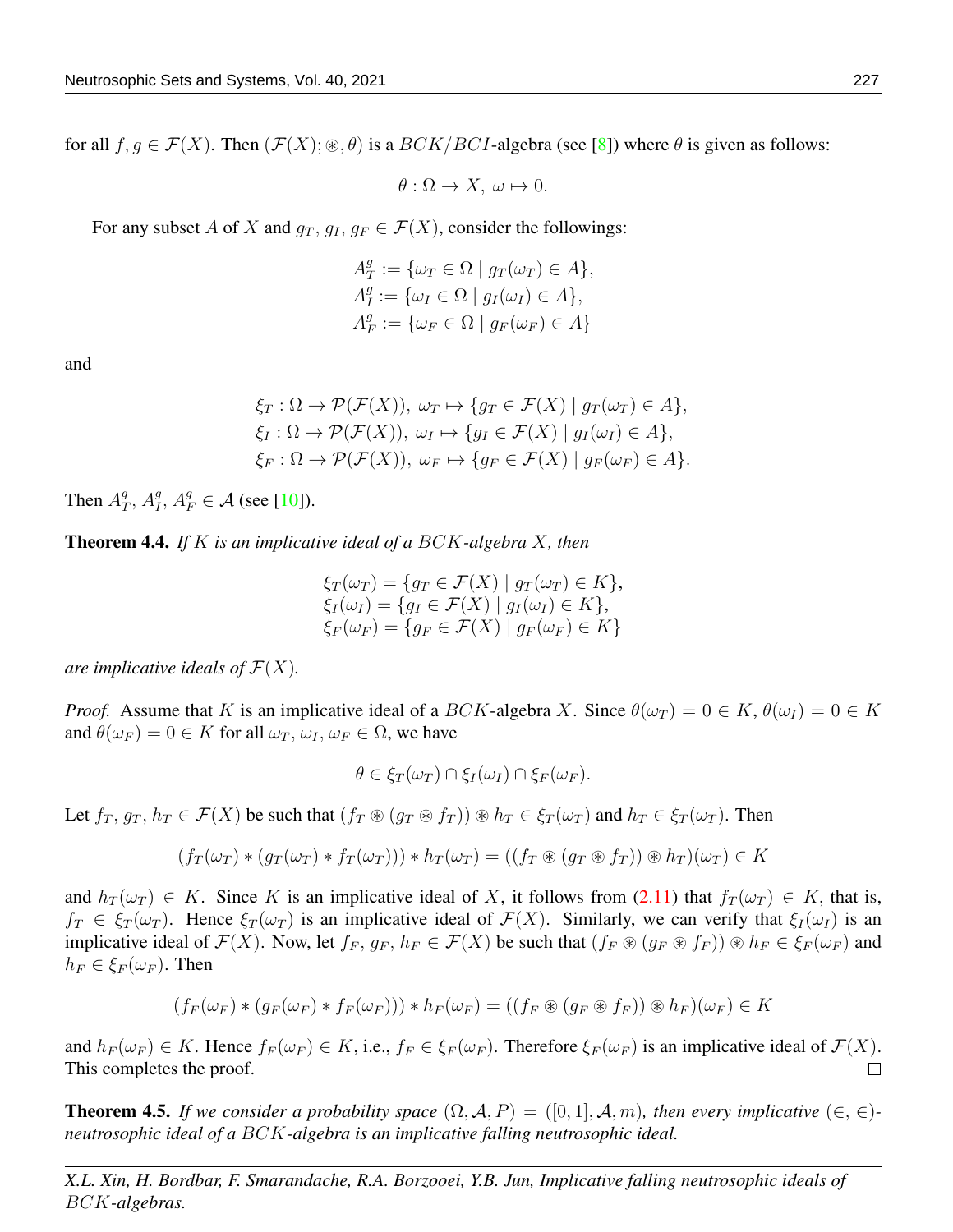*Proof.* Let  $\tilde{H} := (\tilde{H}_T, \tilde{H}_I, \tilde{H}_F)$  be an implicative  $(\in, \in)$ -neutrosophic ideal of a  $BCK$ -algebra X. Then  $T_{\epsilon}(\tilde{H};\alpha)$ ,  $I_{\epsilon}(\tilde{H};\beta)$  and  $F_{\epsilon}(\tilde{H};\gamma)$  are implicative ideals of X for all  $\alpha, \beta \in (0,1]$  and  $\gamma \in [0,1)$  by Theorem [3.7.](#page-7-0) Hence a triple  $\xi := (\xi_T, \xi_I, \xi_F)$  in which

$$
\xi_T : [0,1] \to \mathcal{P}(X), \ \alpha \mapsto T_{\in}(\tilde{H}; \alpha),
$$

$$
\xi_I : [0,1] \to \mathcal{P}(X), \ \beta \mapsto I_{\in}(\tilde{H}; \beta),
$$

$$
\xi_F : [0,1] \to \mathcal{P}(X), \ \gamma \mapsto F_{\in}(\tilde{H}; \gamma)
$$

is a neutrosophic cut-cloud of  $\tilde{H} := (\tilde{H}_T, \tilde{H}_I, \tilde{H}_F)$ , and so  $\tilde{H} := (\tilde{H}_T, \tilde{H}_I, \tilde{H}_F)$  is an implicative falling neutrosophic ideal of X.  $\Box$ 

The converse of Theorem [4.5](#page-13-0) is not true as seen in the following example.

**Example 4.[6.](#page-14-0)** Consider a set  $X = \{0, 1, 2, 3, 4\}$  with the binary operation  $*$  which is given in Table 6.

| $\ast$         |   |                             | $\mathfrak{D}$ | $\mathcal{S}$ |                |
|----------------|---|-----------------------------|----------------|---------------|----------------|
| $\overline{0}$ |   |                             |                | ⋂             | $\overline{0}$ |
| 1              |   |                             |                |               | 1              |
| $\overline{2}$ | 2 | 2                           |                | ∩             | $\overline{2}$ |
| 3              | २ | $\mathcal{D}_{\mathcal{L}}$ |                | ⋂             | 3              |
|                |   |                             |                |               | 0.             |

<span id="page-14-0"></span>Table 6: Cayley table for the binary operation "∗"

Then  $(X;*,0)$  is a  $BCK$ -algebra (see [\[15\]](#page-19-12)). Consider  $(\Omega, \mathcal{A}, P) = ([0,1], \mathcal{A}, m)$  and let  $\xi := (\xi_T, \xi_I, \xi_F)$  be a neutrosophic random set on  $X$  which is given as follows:

$$
\xi_T : [0,1] \to \mathcal{P}(X), \quad x \mapsto \begin{cases} \{0,1\} & \text{if } t \in [0,0.25), \\ \{0,2\} & \text{if } t \in [0.25,0.55), \\ \{0,2,4\} & \text{if } t \in [0.55,0.7), \\ \{0,1,2,3\} & \text{if } t \in [0.7,1], \end{cases}
$$

$$
\xi_I : [0,1] \to \mathcal{P}(X), \quad x \mapsto \begin{cases} \{0,2\} & \text{if } t \in [0,0.28), \\ \{0,4\} & \text{if } t \in [0.28,0.68), \\ \{0,1,2,3\} & \text{if } t \in [0.68,1] \end{cases}
$$

and

$$
\xi_F : [0,1] \to \mathcal{P}(X), \quad x \mapsto \begin{cases}\n\{0\} & \text{if } t \in (0.75,1], \\
\{0,4\} & \text{if } t \in (0.63,0.75], \\
\{0,2,4\} & \text{if } t \in (0.44,0.63], \\
\{0,1,4\} & \text{if } t \in (0.23,0.44], \\
\{0,1,2,3\} & \text{if } t \in [0,0.23].\n\end{cases}
$$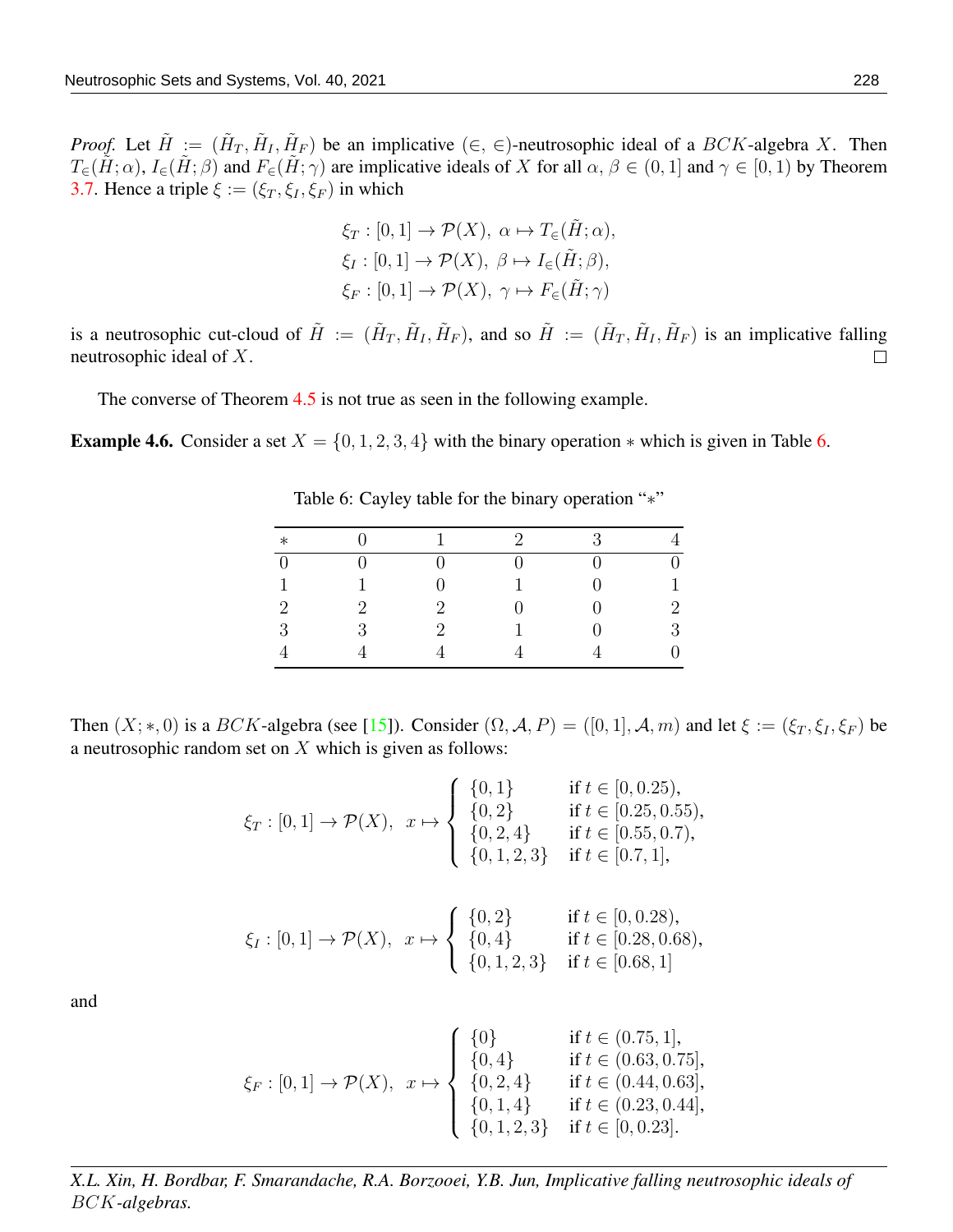Then  $\xi_T(t)$ ,  $\xi_I(t)$  and  $\xi_F(t)$  are implicative ideals of X for all  $t \in [0, 1]$ . Hence the neutrosophic falling shadow  $\tilde{H} := (\tilde{H}_T, \tilde{H}_I, \tilde{H}_F)$  of  $\xi := (\xi_T, \xi_I, \xi_F)$  is an implicative falling neutrosophic ideal of X, and it is given as follows:

$$
\tilde{H}_T(x) = \begin{cases}\n1 & \text{if } x = 0, \\
0.55 & \text{if } x = 1, \\
0.75 & \text{if } x = 2, \\
0.3 & \text{if } x = 3, \\
0.15 & \text{if } x = 4,\n\end{cases}
$$

$$
\tilde{H}_I(x) = \begin{cases}\n1 & \text{if } x = 0, \\
0.32 & \text{if } x = 1, \\
0.6 & \text{if } x = 2, \\
0.32 & \text{if } x = 3, \\
0.4 & \text{if } x = 4,\n\end{cases}
$$

and

$$
\tilde{H}_F(x) = \begin{cases}\n0 & \text{if } x = 0, \\
0.56 & \text{if } x = 1, \\
0.58 & \text{if } x = 2, \\
0.77 & \text{if } x = 3, \\
0.48 & \text{if } x = 4.\n\end{cases}
$$

If  $\alpha \in [0, 0.55)$ , then  $T_{\epsilon}(\tilde{H}_T; \alpha) = \{0, 1, 2\}$  is not an implicative ideal of X since

$$
(3*(2*3))*1 = (3*0)*1 = 3*1 = 2 \in T_{\infty}(\tilde{H}_T; \alpha)
$$

and  $1 \in T_{\epsilon}(\tilde{H}_T; \alpha)$ , but  $3 \notin T_{\epsilon}(\tilde{H}_T; \alpha)$ . Therefore  $\tilde{H} := (\tilde{H}_T, \tilde{H}_I, \tilde{H}_F)$  is not an implicative  $(\epsilon, \epsilon)$ neutrosophic ideal of X by Theorem [3.7.](#page-7-0)

We provide relations between a falling neutrosophic ideal and an implicative falling neutrosophic ideal .

<span id="page-15-0"></span>**Theorem 4.7.** Let  $(\Omega, \mathcal{A}, P)$  be a probability space and let  $\tilde{H} := (\tilde{H}_T, \tilde{H}_I, \tilde{H}_F)$  be a neutrosophic falling *shadow of a neutrosophic random set*  $\xi := (\xi_T, \xi_I, \xi_F)$  *on a BCK-algebra X. If*  $\tilde{H} := (\tilde{H}_T, \tilde{H}_I, \tilde{H}_F)$  *is an implicative falling neutrosophic ideal of* X*, then it is a falling neutrosophic ideal of* X*.*

*Proof.* Let  $\tilde{H} := (\tilde{H}_T, \tilde{H}_I, \tilde{H}_F)$  be an implicative falling neutrosophic ideal of a  $BCK$ -algebra X. Then  $\xi_T(\omega_T)$ ,  $\xi_I(\omega_I)$  and  $\xi_F(\omega_F)$  are implicative ideals of X, and so  $\xi_T(\omega_T)$ ,  $\xi_I(\omega_I)$  and  $\xi_F(\omega_F)$  are ideals of X for all  $\omega_T, \omega_I, \omega_F \in \Omega$ . Therefore  $\tilde{H} := (\tilde{H}_T, \tilde{H}_I, \tilde{H}_F)$  is a falling neutrosophic ideal of X.  $\Box$ 

The following example shows that the converse of Theorem [4.7](#page-15-0) is not true in general.

**Example 4.8.** Consider a set  $X = \{0, 1, 2, 3, 4\}$  with the binary operation  $*$  which is given in Table [7.](#page-16-0) Then  $(X;*,0)$  is a BCK-algebra (see [\[15\]](#page-19-12)). Consider  $(\Omega, \mathcal{A}, P) = ([0,1], \mathcal{A}, m)$  and let  $\xi := (\xi_T, \xi_I, \xi_F)$  be a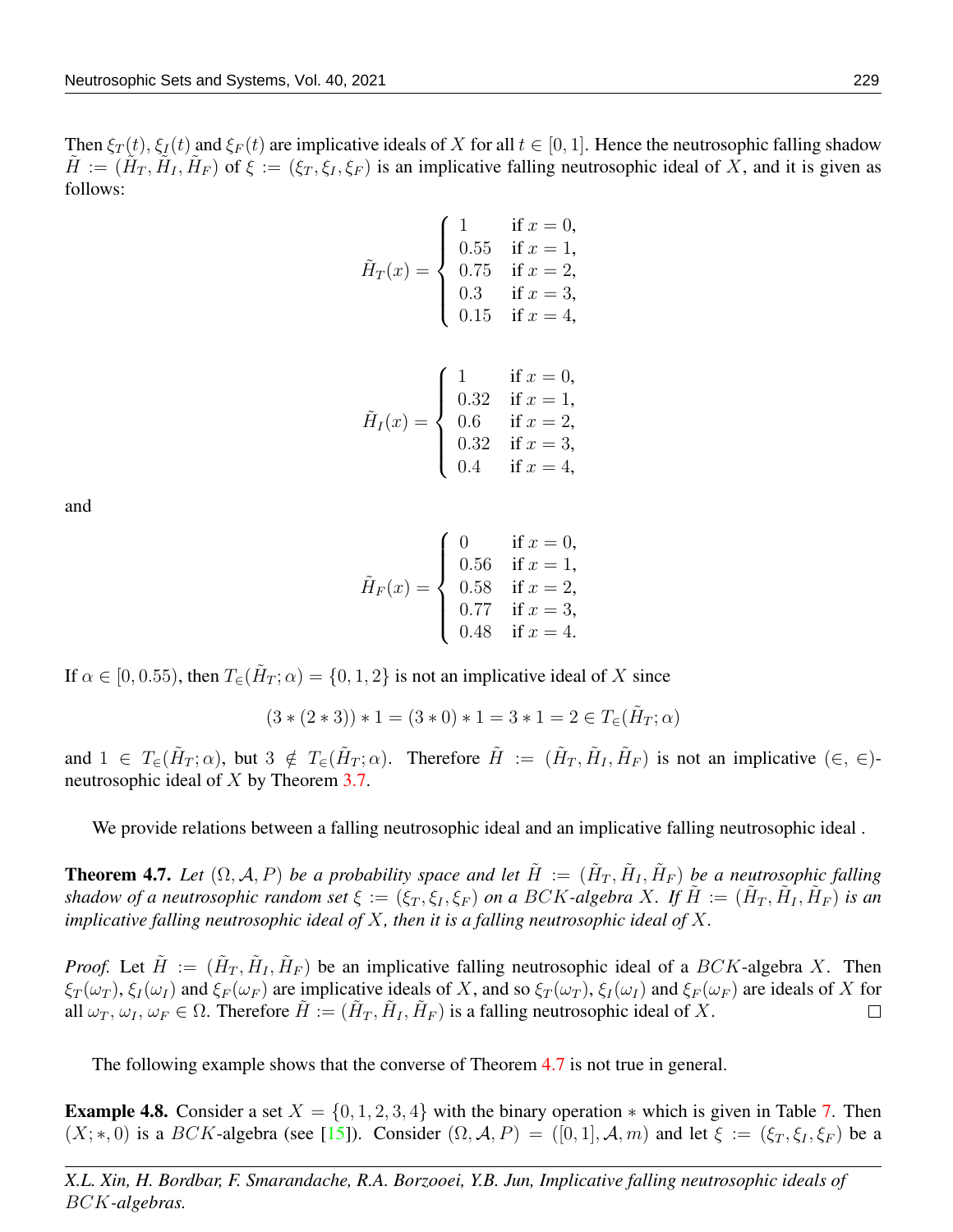| $\ast$         |   |   | $\overline{2}$ | 3                           |                  |
|----------------|---|---|----------------|-----------------------------|------------------|
| $\overline{0}$ |   |   |                | 0                           | $\boldsymbol{0}$ |
|                |   |   |                |                             | 0                |
| $\overline{2}$ | 2 |   |                | $\mathcal{D}_{\mathcal{L}}$ | $\overline{0}$   |
| 3              | 3 | 3 | 3              |                             | 3                |
|                |   |   |                |                             | 0                |

<span id="page-16-0"></span>Table 7: Cayley table for the binary operation "∗"

neutrosophic random set on  $X$  which is given as follows:

$$
\xi_T : [0,1] \to \mathcal{P}(X), \quad x \mapsto \begin{cases} \{0,3\} & \text{if } t \in [0,0.37), \\ \{0,1,2,3\} & \text{if } t \in [0.37,0.67), \\ \{0,1,2\} & \text{if } t \in [0.67,1], \end{cases}
$$

$$
\xi_I : [0,1] \to \mathcal{P}(X), \quad x \mapsto \begin{cases} \{0,1,2\} & \text{if } t \in [0,0.45), \\ \{0,1,2,4\} & \text{if } t \in [0.45,1], \end{cases}
$$

and

$$
\xi_F : [0,1] \to \mathcal{P}(X), \quad x \mapsto \begin{cases} \{0\} & \text{if } t \in (0.74,1], \\ \{0,3\} & \text{if } t \in (0.66,0.74], \\ \{0,1,2\} & \text{if } t \in (0.48,0.66], \\ \{0,1,2,3\} & \text{if } t \in [0,0.48]. \end{cases}
$$

Then  $\xi_T(t)$ ,  $\xi_I(t)$  and  $\xi_F(t)$  are ideals of X for all  $t \in [0,1]$ . Hence the neutrosophic falling shadow  $H :=$  $(\tilde{H}_T, \tilde{H}_I, \tilde{H}_F)$  of  $\xi := (\xi_T, \xi_I, \xi_F)$  is a falling neutrosophic ideal of X. But it is not an implicative falling neutrosophic ideal of X because if  $\alpha \in [0.67, 1]$ ,  $\beta \in [0, 0.45)$  and  $\gamma \in (0.66, 0.74]$ , then  $\xi_T(\alpha) = \{0, 1, 2\}$ ,  $\xi_I(\beta) = \{0, 1, 2\}$  and  $\xi_F(\gamma) = \{0, 3\}$  are not implicative ideals of X respectively.

Since every ideal is implicative in an implicative  $BCK$ -algebra (see [\[15\]](#page-19-12)), we have the following theorem.

**Theorem 4.9.** Let  $(\Omega, \mathcal{A}, P)$  be a probability space and let  $\tilde{H} := (\tilde{H}_T, \tilde{H}_I, \tilde{H}_F)$  be a neutrosophic falling  $s$ hadow of a neutrosophic random set  $\xi:=(\xi_T,\xi_I,\xi_F)$  on an implicative  $BCK$ -algebra. If  $\tilde H:=(\tilde H_T,\tilde H_I,\tilde H_F)$ *is a falling neutrosophic ideal of* X*, then it is an implicative falling neutrosophic ideal of* X*.*

Corollary 4.10. *Let* (Ω, A, P) *be a probability space. For any* BCK*-algebra* X *which satisfies one of the following assertions*

$$
(\forall x, y \in X)(y * (y * x) = (x * (x * y)) * (x * y)),
$$
  

$$
(\forall x, y \in X)((x * (x * y)) * (y * x) = y * (y * x)),
$$
  

$$
(\forall x, y \in X)((x * (x * y)) * (x * y) = (y * (y * x)) * (y * x))
$$

Let  $\tilde{H}:=(\tilde{H}_T,\tilde{H}_I,\tilde{H}_F)$  be a neutrosophic falling shadow of a neutrosophic random set  $\xi:=(\xi_T,\xi_I,\xi_F)$  on  $X.$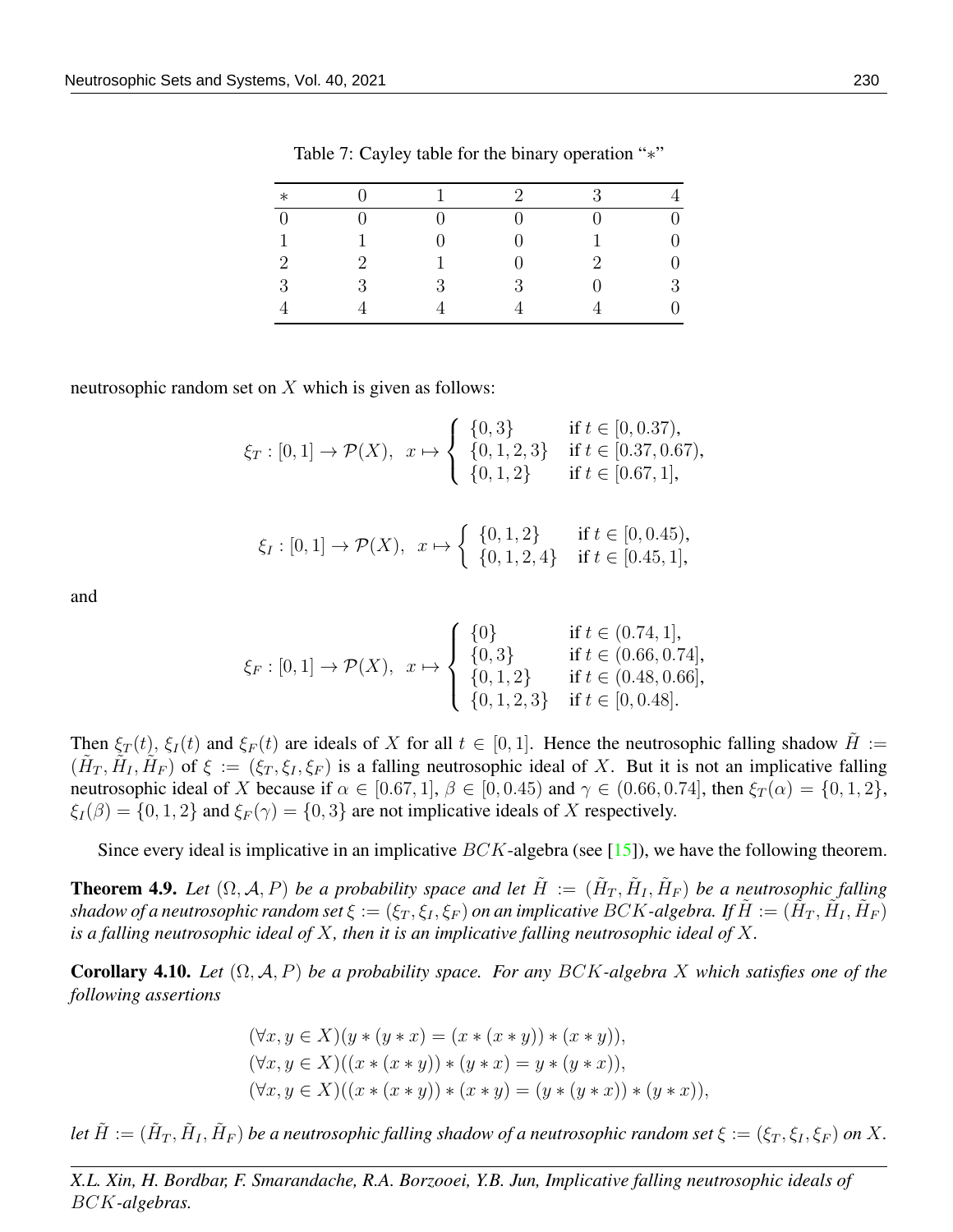If  $\tilde{H}:=(\tilde{H}_T,\tilde{H}_I,\tilde{H}_F)$  is a falling neutrosophic ideal of X, then it is an implicative falling neutrosophic ideal *of* X*.*

**Definition 4.11** ([\[12\]](#page-19-8)). Let  $(\Omega, \mathcal{A}, P)$  be a probability space and let  $\xi := (\xi_T, \xi_I, \xi_F)$  be a neutrosophic random set on a BCK-algebra X. Then the neutrosophic falling shadow  $\tilde{H} := (\tilde{H}_T, \tilde{H}_I, \tilde{H}_F)$  of  $\xi := (\xi_T, \xi_I, \xi_F)$  is called a *commutative falling neutrosophic ideal* of X if  $\xi_T(\omega_T)$ ,  $\xi_I(\omega_I)$  and  $\xi_F(\omega_F)$  are commutative ideals of X for all  $\omega_T$ ,  $\omega_I$ ,  $\omega_F \in \Omega$ .

**Definition 4.12** ([\[2\]](#page-19-9)). Let  $(\Omega, \mathcal{A}, P)$  be a probability space and let  $\xi := (\xi_T, \xi_I, \xi_F)$  be a neutrosophic random set on a BCK-algebra X. If  $\xi_T(\omega_T)$ ,  $\xi_I(\omega_I)$  and  $\xi_F(\omega_F)$  are positive implicative ideals of X for all  $\omega_T$ ,  $\omega_I$ ,  $\omega_F \in \Omega$ , then the neutrosophic falling shadow  $\tilde{H} := (\tilde{H}_T, \tilde{H}_I, \tilde{H}_F)$  of the neutrosophic random set  $\xi :=$  $(\xi_T, \xi_I, \xi_F)$  on X, that is,

$$
\tilde{H}_T(x_T) = P(\omega_T \mid x_T \in \xi_T(\omega_T)), \n\tilde{H}_I(x_I) = P(\omega_I \mid x_I \in \xi_I(\omega_I)), \n\tilde{H}_F(x_F) = 1 - P(\omega_F \mid x_F \in \xi_F(\omega_F))
$$
\n(4.6)

is called a *positive implicative falling neutrosophic ideal* of X.

Since every implicative ideal is both a commutative ideal and a positive implicative ideal in  $BCK$ -algebras (see  $[15]$ ), the following theorem is straightforward.

Theorem 4.13. *Every implicative falling neutrosophic ideal is both a commutative falling neutrosophic ideal and a positive implicative falling neutrosophic ideal.*

The following example shows that there exist a commutative falling neutrosophic ideal and a positive implicative falling neutrosophic ideal which is not an implicative falling neutrosophic ideal.

<span id="page-17-0"></span>**Example 4.14.** (1) Consider a BCK-algebra  $X = \{0, 1, 2, 3, 4\}$  which is given in Example [3.2.](#page-4-1) Consider  $(\Omega, \mathcal{A}, P) = ([0, 1], \mathcal{A}, m)$  and let  $\xi := (\xi_T, \xi_I, \xi_F)$  be a neutrosophic random set on X which is given as follows:

$$
\xi_T : [0,1] \to \mathcal{P}(X), \quad x \mapsto \begin{cases} \{0,3\} & \text{if } t \in [0,0.25), \\ \{0,4\} & \text{if } t \in [0.25,0.55), \\ \{0,1,2\} & \text{if } t \in [0.55,0.85), \\ \{0,3,4\} & \text{if } t \in [0.85,1], \end{cases}
$$

$$
\xi_I : [0,1] \to \mathcal{P}(X), \quad x \mapsto \begin{cases} \{0,1,2\} & \text{if } t \in [0,0.45), \\ \{0,1,2,3\} & \text{if } t \in [0.45,0.75), \\ \{0,1,2,4\} & \text{if } t \in [0.75,1], \end{cases}
$$

and

$$
\xi_F : [0,1] \to \mathcal{P}(X), \quad x \mapsto \begin{cases} \{0\} & \text{if } t \in (0.9,1], \\ \{0,3\} & \text{if } t \in (0.7,0.9], \\ \{0,4\} & \text{if } t \in (0.5,0.7], \\ \{0,1,2,3\} & \text{if } t \in (0.3,0.5], \\ X & \text{if } t \in [0,0.3]. \end{cases}
$$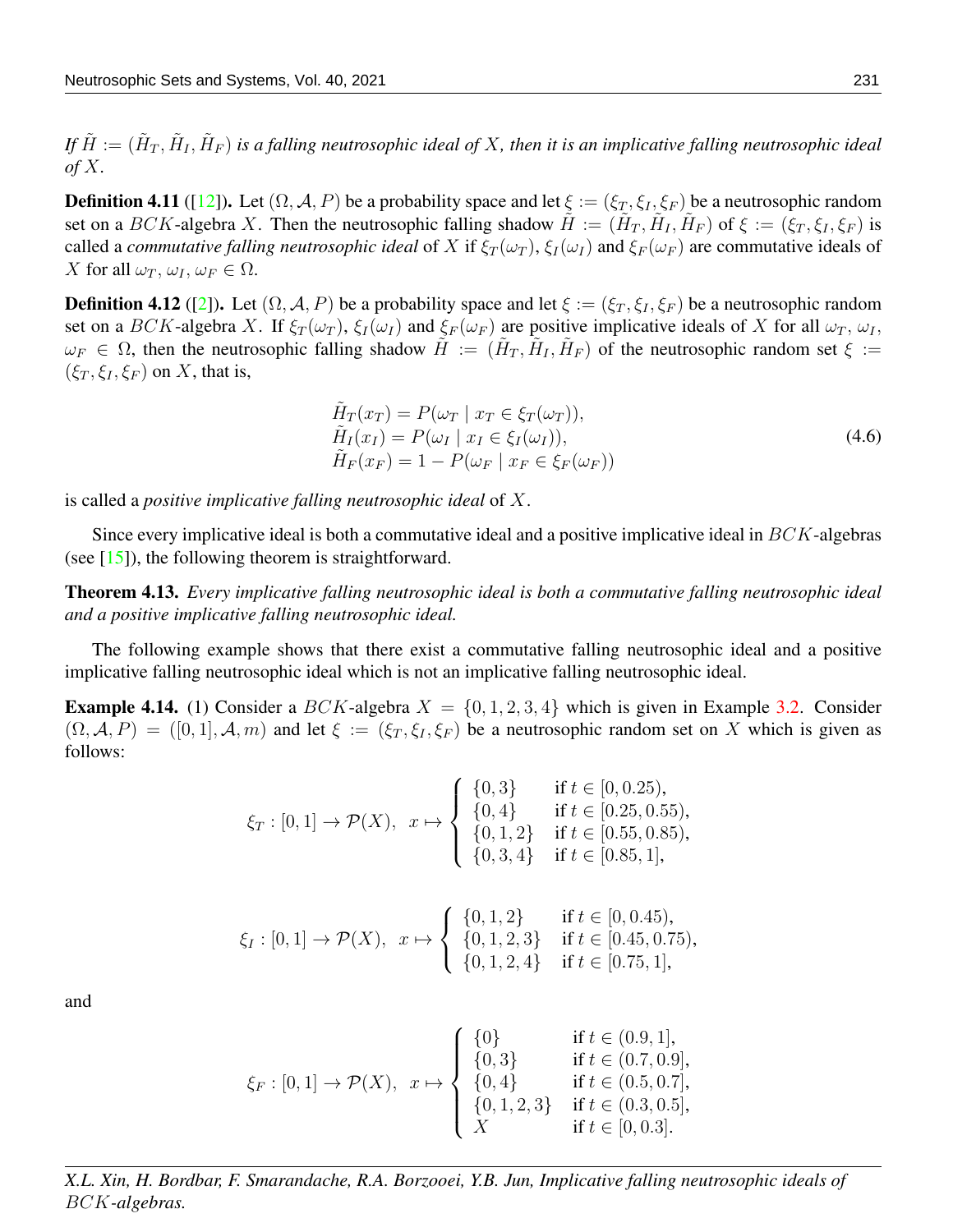Then the neutrosophic falling shadow  $\tilde{H} := (\tilde{H}_T, \tilde{H}_I, \tilde{H}_F)$  of  $\xi := (\xi_T, \xi_I, \xi_F)$  is a commutative falling neutrosophic ideal of X (see [\[12\]](#page-19-8)). If  $t \in [0.85, 1]$ , then  $\xi_T(t) = \{0, 3, 4\}$  is not an implicative ideal of X. Also, if  $t \in (0.5, 0.7]$ , then  $\xi_F(t) = \{0, 4\}$  is not an implicative ideal of X. Therefore  $\tilde{H} := (\tilde{H}_T, \tilde{H}_I, \tilde{H}_F)$  is not an implicative falling neutrosophic ideal of X.

(2) Let  $X = \{0, 1, 2, 3\}$  be a set with the binary operation  $*$  which is given in Table [8.](#page-18-0)

| $\ast$         |          | $\Omega$ | Q |
|----------------|----------|----------|---|
| $\overline{0}$ |          |          |   |
| 1              |          |          |   |
| $\overline{2}$ |          |          |   |
| 3              | $\Omega$ |          |   |
|                |          |          |   |

<span id="page-18-0"></span>Table 8: Cayley table for the binary operation "∗"

Then  $(X;*,0)$  is a  $BCK$ -algebra (see [\[15\]](#page-19-12)). Consider  $(\Omega, \mathcal{A}, P) = ([0,1], \mathcal{A}, m)$  and let  $\xi := (\xi_T, \xi_I, \xi_F)$  be a neutrosophic random set on  $X$  which is given as follows:

$$
\xi_T : [0,1] \to \mathcal{P}(X), \quad x \mapsto \begin{cases} \{0\} & \text{if } t \in [0,0.35), \\ \{0,2\} & \text{if } t \in [0.35,0.55), \\ \{0,1,2\} & \text{if } t \in [0.55,0.95), \\ X & \text{if } t \in [0.95,1], \end{cases}
$$

$$
\xi_I : [0,1] \to \mathcal{P}(X), \quad x \mapsto \begin{cases} \{0,1\} & \text{if } t \in [0,0.2), \\ \{0,2\} & \text{if } t \in [0.2,0.5), \\ \{0,1,2\} & \text{if } t \in [0.5,0.9), \\ X & \text{if } t \in [0.9,1], \end{cases}
$$

and

$$
\xi_F : [0,1] \to \mathcal{P}(X), \quad x \mapsto \begin{cases} \{0\} & \text{if } t \in (0.95,1], \\ \{0,1\} & \text{if } t \in (0.6,0.95], \\ \{0,2\} & \text{if } t \in (0.4,0.6], \\ \{0,1,2\} & \text{if } t \in (0.1,0.4], \\ X & \text{if } t \in [0,0.1]. \end{cases}
$$

Then the neutrosophic falling shadow  $\tilde{H} := (\tilde{H}_T, \tilde{H}_I, \tilde{H}_F)$  of  $\xi := (\xi_T, \xi_I, \xi_F)$  is a positive implicative falling neutrosophic ideal of X. If  $t \in [0.35, 0.55)$ , then  $\xi_T(t) = \{0, 2\}$  is not an implicative ideal of X. If  $t \in$ [0.2, 0.5), then  $\xi_I(t) = \{0, 2\}$  is not an implicative ideal of X. Also, if  $t \in (0.6, 0.95]$ , then  $\xi_F(t) = \{0, 1\}$  is not an implicative ideal of X. Therefore  $\tilde{H} := (\tilde{H}_T, \tilde{H}_I, \tilde{H}_F)$  is not an implicative falling neutrosophic ideal of  $X$ .

The notions of a commutative falling neutrosophic ideal and a positive implicative falling neutrosophic ideal are independent, that is, a commutative falling neutrosophic ideal need not be a positive implicative falling neutrosophic ideal, and vice versa. In fact, the commutative falling neutrosophic ideal  $\tilde{H} := (\tilde{H}_T, \tilde{H}_I, \tilde{H}_F)$  in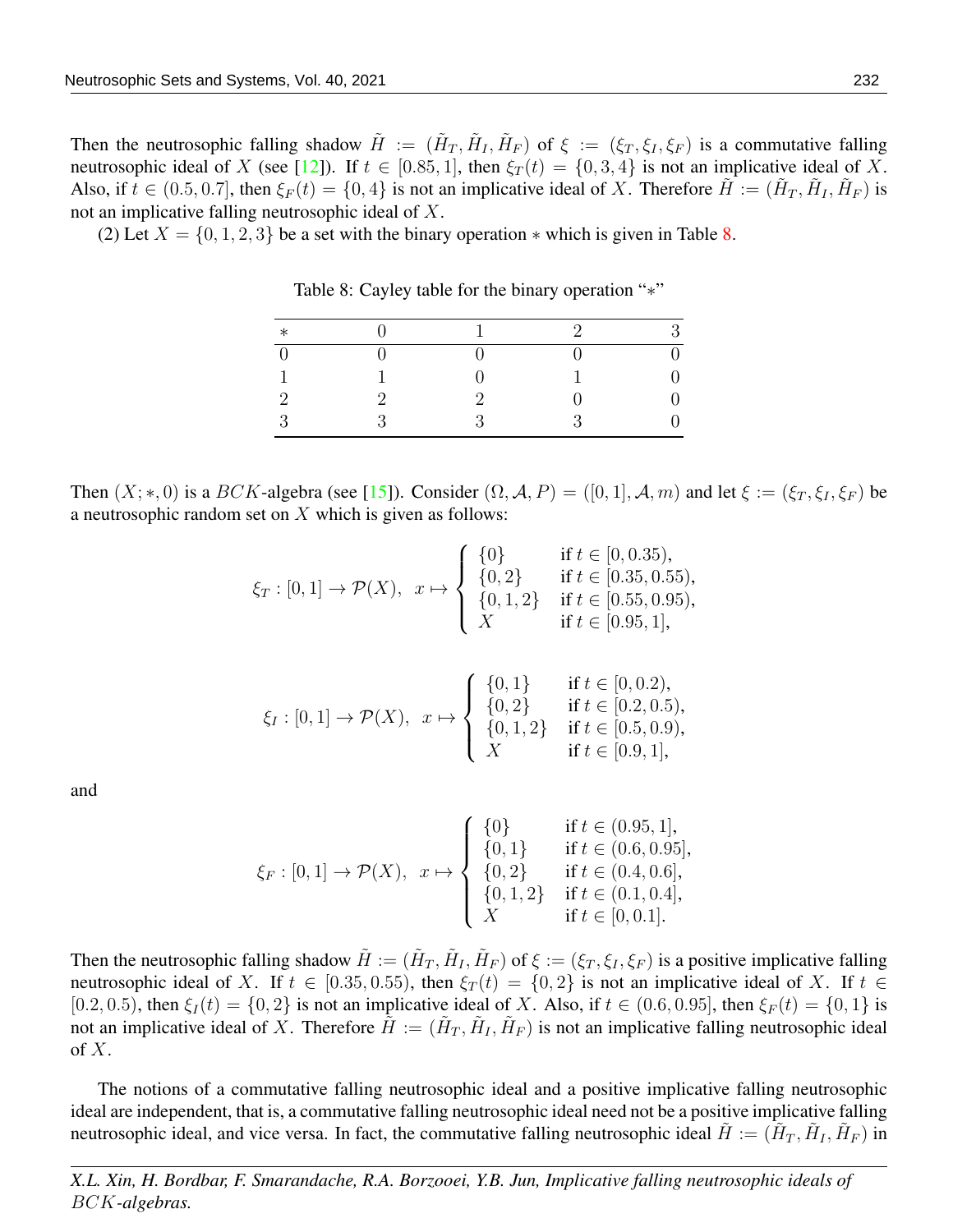Example [4.14\(](#page-17-0)1) is not a positive implicative falling neutrosophic ideal. Also the positive implicative falling neutrosophic ideal  $\tilde{H} := (\tilde{H}_T, \tilde{H}_I, \tilde{H}_F)$  in Example [4.14\(](#page-17-0)2) is not a commutative implicative falling neutrosophic ideal.

**Theorem 4.15.** If the neutrosophic falling shadow  $\tilde{H} := (\tilde{H}_T, \tilde{H}_I, \tilde{H}_F)$  of  $\xi := (\xi_T, \xi_I, \xi_F)$  is both a commu*tative implicative falling neutrosophic ideal and a positive implicative falling neutrosophic ideal, then it is an implicative falling neutrosophic ideal.*

*Proof.* It is straightforward because if any ideal is both commutative and position implicative, then it is implicative.  $\Box$ 

#### References

- <span id="page-19-0"></span>[1] H. Bordbar, M. Mohseni Takallo, R.A. Borzooei, Y.B. Jun, BMBJ-neutrosophic subalgebra in BCK/BCI-algebras, Neutrosophic Sets and Systems, 27 (1) (2019), 2.
- <span id="page-19-9"></span>[2] H. Bordbar, X.L. Xin, R. A. Borzooei and Y.B. Jun, Positive implicative ideals of BCK-algebras based on neutrosophic sets and falling shadows (submitted).
- <span id="page-19-1"></span>[3] A. Borumand Saeid and Y.B. Jun, Neutrosophic subalgebras of  $BCK/BCI$ -algebras based on neutrosophic points, Ann. Fuzzy Math. Inform. 14(1) (2017), 87–97.
- <span id="page-19-13"></span>[4] Y.S. Huang, BCI-algebra, Beijing: Science Press (2006).
- <span id="page-19-10"></span>[5] K. Iséki, On  $BCI$ -algebras, Math. Seminar Notes 8 (1980), 125–130.
- <span id="page-19-11"></span>[6] K. Iséki and S. Tanaka, An introduction to the theory of  $BCK$ -algebras, Math. Japon. 23 (1978), 1–26.
- <span id="page-19-2"></span>[7] Y.B. Jun, Neutrosophic subalgebras of several types in  $BCK/BCI$ -algebras, Ann. Fuzzy Math. Inform. 14(1) (2017), 75–86.
- <span id="page-19-15"></span>[8] Y.B. Jun and C.H. Park, Falling shadows applied to subalgebras and ideals of  $BCK/BCI$ -algebras, Honam Math. J. 34(2) (2012), 135–144.
- <span id="page-19-5"></span>[9] Y.B. Jun, F. Smarandache and H. Bordbar, Neutrosophic N-structures applied to BCK/BCI-algebras Information 8 (4) (2017), 128.
- <span id="page-19-4"></span>[10] Y.B. Jun, F. Smarandache and H. Bordbar, Neutrosophic falling shadows applied to subalgebras and ideals in  $BCK/BCI$ algebras, Ann. Fuzzy Math. Inform. (in press).
- <span id="page-19-6"></span>[11] Y.B. Jun, F. Smarandache, S.Z. Song and H. Bordbar, Neutrosophic Permeable Values and Energetic Subsets with Applications in BCK/BCI-Algebras, Mathematics 5(6) (2018), 74–90.
- <span id="page-19-8"></span>[12] Y.B. Jun, F. Smarandache and Mehmat Ali Öztürk, Commutative falling neutrosophic ideals in  $BCK$ -algebras, Neutrosophic Sets and Systems, 20 (2018), 44–53.
- <span id="page-19-7"></span>[13] Y.B. Jun, S.Z.Song, F. Smarandache, H. Bordbar, Neutrosophic Quadruple BCK/BCI-Algebras, Axioms 7 (2) (2018), 41.
- <span id="page-19-14"></span>[14] J. Meng, On ideals in BCK-algebras, Math. Japon. 40 (1994), 143-154.
- <span id="page-19-12"></span>[15] J. Meng and Y.B. Jun, BCK-algebras, Kyung Moon Sa Co., Seoul (1994).
- <span id="page-19-3"></span>[16] M. Mohseni Takallo, H. Bordbar, R.A. Borzooei, Y.B. Jun, BMBJ-neutrosophic ideals in BCK/BCI-algebras, Neutrosophic Sets and Systems, 27 (1) (2019), 2.